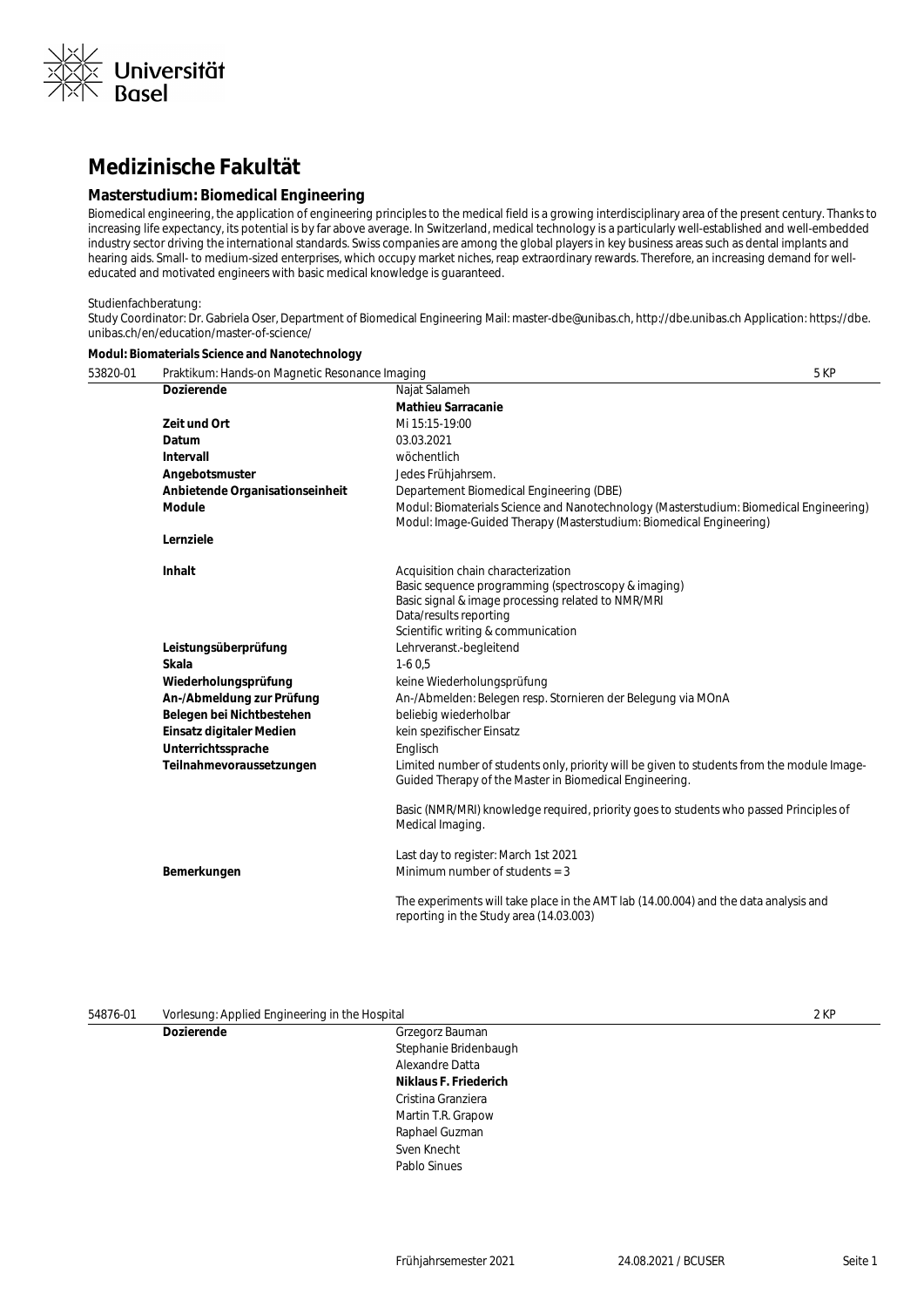

|                                   | Daniel Studer                                                                                                                                                 |
|-----------------------------------|---------------------------------------------------------------------------------------------------------------------------------------------------------------|
|                                   | Florian Markus Thieringer                                                                                                                                     |
|                                   | <b>Birgit Westermann</b>                                                                                                                                      |
| Zeit und Ort                      | Do 08:15-10:00 Kollegienhaus, Hörsaal 120                                                                                                                     |
| Datum                             | 04.03.2021                                                                                                                                                    |
| Intervall                         | wöchentlich                                                                                                                                                   |
| Angebotsmuster                    | Jedes Frühjahrsem.                                                                                                                                            |
| Anbietende Organisationseinheit   | Departement Biomedical Engineering (DBE)                                                                                                                      |
| <b>Module</b>                     | Modul: Biomaterials Science and Nanotechnology (Masterstudium: Biomedical Engineering)<br>Modul: Image-Guided Therapy (Masterstudium: Biomedical Engineering) |
| Leistungsüberprüfung              | Leistungsnachweis                                                                                                                                             |
| Skala                             | $1-60.5$                                                                                                                                                      |
| Wiederholungsprüfung              | eine Wiederholung, bester Versuch zählt                                                                                                                       |
| An-/Abmeldung zur Prüfung         | An-/Abmelden: Belegen resp. Stornieren der Belegung via MOnA                                                                                                  |
| Hinweise zur Leistungsüberprüfung | Presence: 80% (11/14 sessions) to be admitted to the exam.<br>MCP-exam                                                                                        |
| Belegen bei Nichtbestehen         | beliebig wiederholbar                                                                                                                                         |
| Einsatz digitaler Medien          | kein spezifischer Einsatz                                                                                                                                     |

| 53827-01 | Vorlesung: Applied methods in forensic biomedical and toxicological science | 2 KF |
|----------|-----------------------------------------------------------------------------|------|
|----------|-----------------------------------------------------------------------------|------|

**Unterrichtssprache** Englisch

| <b>Dozierende</b>               | Claudia Lenz                                                                                                                                                                             |
|---------------------------------|------------------------------------------------------------------------------------------------------------------------------------------------------------------------------------------|
|                                 | Katja Mercer-Chalmers-Bender                                                                                                                                                             |
|                                 | Eva Scheurer                                                                                                                                                                             |
|                                 | <b>Iris Schulz</b>                                                                                                                                                                       |
|                                 | Pablo Sinues                                                                                                                                                                             |
| Zeit und Ort                    | Di 15:30-17:15 - Online Präsenz -                                                                                                                                                        |
| Datum                           | 02.03.2021                                                                                                                                                                               |
| Intervall                       | 14-täglich                                                                                                                                                                               |
| Angebotsmuster                  | Jedes Frühjahrsem.                                                                                                                                                                       |
| Anbietende Organisationseinheit | Departement Biomedical Engineering (DBE)                                                                                                                                                 |
| <b>Module</b>                   | Modul: Biomaterials Science and Nanotechnology (Masterstudium: Biomedical Engineering)                                                                                                   |
| Lernziele                       | Learning objectives are                                                                                                                                                                  |
|                                 | - to understand the discussed methods and challenges in forensic toxicology                                                                                                              |
|                                 | - to understand the differences between clinical and forensic imaging                                                                                                                    |
|                                 | - to know the different postmortem techniques and applications                                                                                                                           |
|                                 | - to know the different in vivo techniques and applications                                                                                                                              |
|                                 | - to have an overview of current applied and future potential methods in forensic genetics                                                                                               |
| Inhalt                          | After a general introduction into the tasks of forensic medicine and science the course is                                                                                               |
|                                 | divided in three parts all focusing on biomedical technology in forensics: forensic imaging,<br>forensic toxicology, and forensic genetics:                                              |
|                                 | A) Forensic toxicology:                                                                                                                                                                  |
|                                 | Forensic Hair testing: The lecture will cover fundamentals, field of application, state of the art                                                                                       |
|                                 | analytical methods and future trends in forensic hair analysis.                                                                                                                          |
|                                 | Dried Blood Spots (DBS): The lecture will cover different approaches in the analysis of DBS,                                                                                             |
|                                 | general fields of application, particularly in forensic science, and pros and cons with respect to                                                                                       |
|                                 | other matrices.                                                                                                                                                                          |
|                                 | Biosensor applications in Forensic Science: The lecture will provide an overview and general                                                                                             |
|                                 | information about different biosensor approaches, applications, limitations, current                                                                                                     |
|                                 | applications in forensics science and future trends.<br>B) Forensic imaging:                                                                                                             |
|                                 | - Introduction, historical overview and current status                                                                                                                                   |
|                                 | - Different postmortem imaging techniques and applications (X-ray, CT, MRI, infrared                                                                                                     |
|                                 | photography)                                                                                                                                                                             |
|                                 | - Different in vivo imaging techniques and applications (X-ray, CT, MRI)                                                                                                                 |
|                                 | C) Forensic genetics:                                                                                                                                                                    |
|                                 | The lecture will give an introduction into applied and (potential) future methods in forensic                                                                                            |
|                                 | genetics. It will present the processes and techniques from the genome to its DNA profile.                                                                                               |
|                                 | Thereby, applied methods such as DNA extraction, PCR technique and electrophoresis will be                                                                                               |
|                                 | presented. Also, an introduction into NGS, MPS, pyrosequencing and epigenetic methods and<br>its application platforms used in research (and potentially in future routine work) will be |
|                                 | given.                                                                                                                                                                                   |
|                                 | As there will be a poster presentation instead of a formal test there will also be given an                                                                                              |
|                                 |                                                                                                                                                                                          |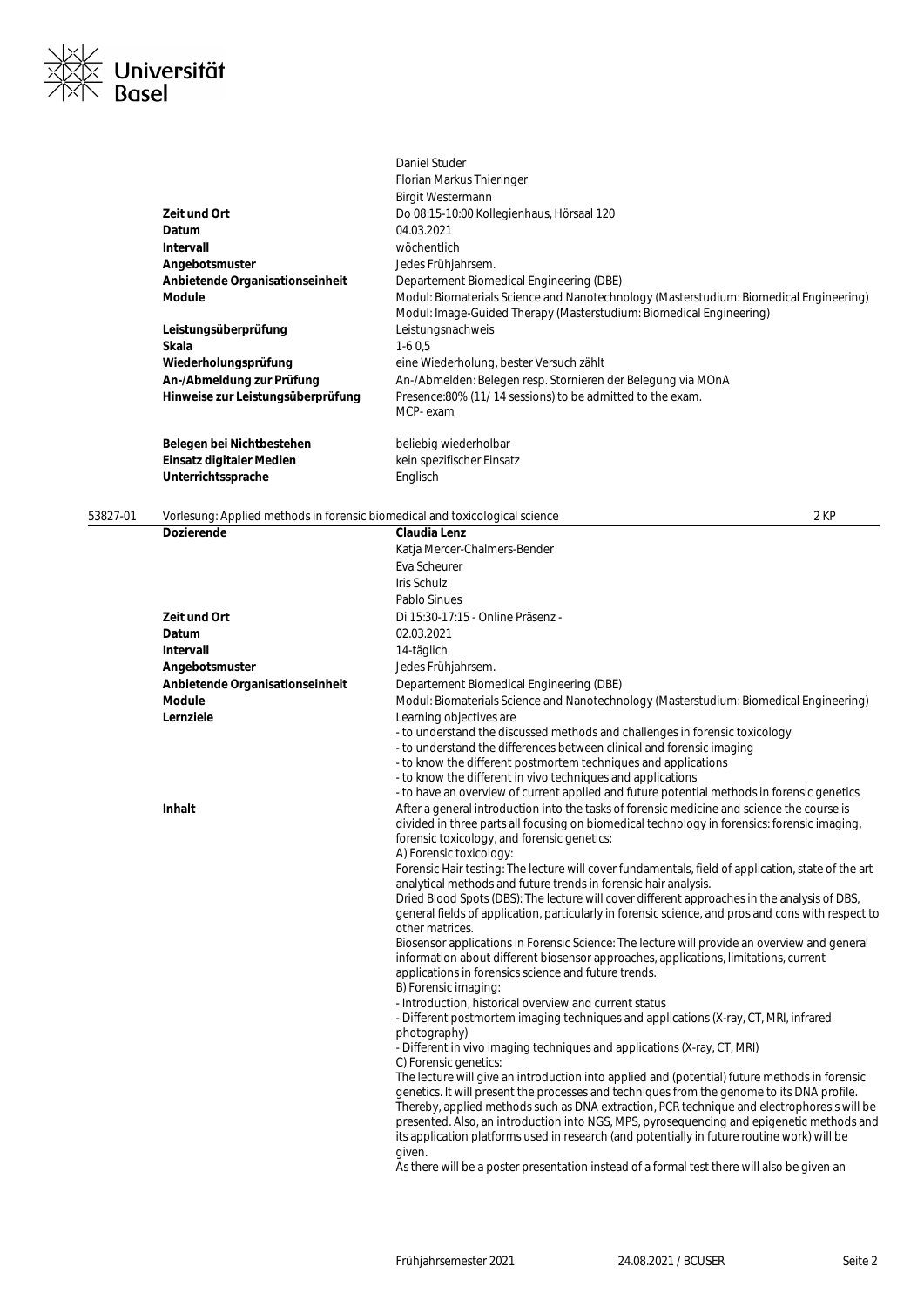

|          | Leistungsüberprüfung<br>Skala<br>Wiederholungsprüfung<br>An-/Abmeldung zur Prüfung<br>Hinweise zur Leistungsüberprüfung<br>Belegen bei Nichtbestehen<br>Einsatz digitaler Medien | introduction on how to construct a scientific poster, including a guideline on good practice<br>and some examples. Students will learn which components/parts are mandatory and critical.<br>Leistungsnachweis<br>$1-60,5$<br>eine Wiederholung, bester Versuch zählt<br>An-/Abmelden: Belegen resp. Stornieren der Belegung via MOnA<br>There is no exam but a poster presentation: students have to prepare a poster in small groups<br>and present it for further discussion. Assessment of the poster is based on quality of content<br>and quality of graphical/art work.<br>Presence in at least 3 events requested.<br>beliebig wiederholbar<br>kein spezifischer Einsatz |
|----------|----------------------------------------------------------------------------------------------------------------------------------------------------------------------------------|----------------------------------------------------------------------------------------------------------------------------------------------------------------------------------------------------------------------------------------------------------------------------------------------------------------------------------------------------------------------------------------------------------------------------------------------------------------------------------------------------------------------------------------------------------------------------------------------------------------------------------------------------------------------------------|
|          | Unterrichtssprache                                                                                                                                                               | Englisch                                                                                                                                                                                                                                                                                                                                                                                                                                                                                                                                                                                                                                                                         |
| 53825-01 | Vorlesung: Cells and Technologies in Regenerative Surgery                                                                                                                        | 3 KP                                                                                                                                                                                                                                                                                                                                                                                                                                                                                                                                                                                                                                                                             |
|          | <b>Dozierende</b>                                                                                                                                                                | Gordian Born                                                                                                                                                                                                                                                                                                                                                                                                                                                                                                                                                                                                                                                                     |
|          |                                                                                                                                                                                  | Maria Filippova<br>Andres Garcia-Garcia                                                                                                                                                                                                                                                                                                                                                                                                                                                                                                                                                                                                                                          |
|          |                                                                                                                                                                                  | Alexander Haumer                                                                                                                                                                                                                                                                                                                                                                                                                                                                                                                                                                                                                                                                 |
|          |                                                                                                                                                                                  | Ivan Martin                                                                                                                                                                                                                                                                                                                                                                                                                                                                                                                                                                                                                                                                      |
|          |                                                                                                                                                                                  | Marcus Mumme                                                                                                                                                                                                                                                                                                                                                                                                                                                                                                                                                                                                                                                                     |
|          |                                                                                                                                                                                  | Karoliina Pelttari                                                                                                                                                                                                                                                                                                                                                                                                                                                                                                                                                                                                                                                               |
|          |                                                                                                                                                                                  | Alessandro Pirosa                                                                                                                                                                                                                                                                                                                                                                                                                                                                                                                                                                                                                                                                |
|          |                                                                                                                                                                                  | <b>Arnaud Scherberich</b>                                                                                                                                                                                                                                                                                                                                                                                                                                                                                                                                                                                                                                                        |
|          |                                                                                                                                                                                  | Florian Markus Thieringer                                                                                                                                                                                                                                                                                                                                                                                                                                                                                                                                                                                                                                                        |
|          | Zeit und Ort                                                                                                                                                                     | Di 10:15-12:00 - Online Präsenz -                                                                                                                                                                                                                                                                                                                                                                                                                                                                                                                                                                                                                                                |
|          | Datum                                                                                                                                                                            | 02.03.2021                                                                                                                                                                                                                                                                                                                                                                                                                                                                                                                                                                                                                                                                       |
|          | <b>Intervall</b>                                                                                                                                                                 | wöchentlich                                                                                                                                                                                                                                                                                                                                                                                                                                                                                                                                                                                                                                                                      |
|          | Angebotsmuster                                                                                                                                                                   | Jedes Frühjahrsem.                                                                                                                                                                                                                                                                                                                                                                                                                                                                                                                                                                                                                                                               |
|          | Anbietende Organisationseinheit                                                                                                                                                  | Departement Biomedical Engineering (DBE)                                                                                                                                                                                                                                                                                                                                                                                                                                                                                                                                                                                                                                         |
|          | Module                                                                                                                                                                           | Modul: Biomaterials Science and Nanotechnology (Masterstudium: Biomedical Engineering)                                                                                                                                                                                                                                                                                                                                                                                                                                                                                                                                                                                           |
|          | Leistungsüberprüfung                                                                                                                                                             | Leistungsnachweis                                                                                                                                                                                                                                                                                                                                                                                                                                                                                                                                                                                                                                                                |
|          | Skala                                                                                                                                                                            | $1-60.5$                                                                                                                                                                                                                                                                                                                                                                                                                                                                                                                                                                                                                                                                         |
|          | Wiederholungsprüfung                                                                                                                                                             | eine Wiederholung, bester Versuch zählt                                                                                                                                                                                                                                                                                                                                                                                                                                                                                                                                                                                                                                          |
|          | An-/Abmeldung zur Prüfung                                                                                                                                                        | An-/Abmelden: Belegen resp. Stornieren der Belegung via MOnA                                                                                                                                                                                                                                                                                                                                                                                                                                                                                                                                                                                                                     |
|          | Hinweise zur Leistungsüberprüfung                                                                                                                                                | Written exam, Multiple Choice Questionnaire, 1h                                                                                                                                                                                                                                                                                                                                                                                                                                                                                                                                                                                                                                  |
|          | Belegen bei Nichtbestehen                                                                                                                                                        | beliebig wiederholbar                                                                                                                                                                                                                                                                                                                                                                                                                                                                                                                                                                                                                                                            |
|          | <b>Einsatz digitaler Medien</b>                                                                                                                                                  | kein spezifischer Einsatz                                                                                                                                                                                                                                                                                                                                                                                                                                                                                                                                                                                                                                                        |
|          | Unterrichtssprache                                                                                                                                                               | Englisch                                                                                                                                                                                                                                                                                                                                                                                                                                                                                                                                                                                                                                                                         |
| 27584-01 | Vorlesung: Digital Dentistry                                                                                                                                                     | 3 KP                                                                                                                                                                                                                                                                                                                                                                                                                                                                                                                                                                                                                                                                             |
|          | Dozierende                                                                                                                                                                       | Bernd Ilgenstein                                                                                                                                                                                                                                                                                                                                                                                                                                                                                                                                                                                                                                                                 |
|          |                                                                                                                                                                                  | Andrés Izquierdo                                                                                                                                                                                                                                                                                                                                                                                                                                                                                                                                                                                                                                                                 |
|          |                                                                                                                                                                                  | Kurt Hans Jäger                                                                                                                                                                                                                                                                                                                                                                                                                                                                                                                                                                                                                                                                  |
|          |                                                                                                                                                                                  | <b>Bert Müller</b>                                                                                                                                                                                                                                                                                                                                                                                                                                                                                                                                                                                                                                                               |
|          |                                                                                                                                                                                  | Bekim Osmani                                                                                                                                                                                                                                                                                                                                                                                                                                                                                                                                                                                                                                                                     |
|          |                                                                                                                                                                                  | Mattia Sacher                                                                                                                                                                                                                                                                                                                                                                                                                                                                                                                                                                                                                                                                    |
|          |                                                                                                                                                                                  | Georg Schulz                                                                                                                                                                                                                                                                                                                                                                                                                                                                                                                                                                                                                                                                     |
|          |                                                                                                                                                                                  | Guido Sigron                                                                                                                                                                                                                                                                                                                                                                                                                                                                                                                                                                                                                                                                     |
|          |                                                                                                                                                                                  | <b>Christine Tanner</b>                                                                                                                                                                                                                                                                                                                                                                                                                                                                                                                                                                                                                                                          |
|          |                                                                                                                                                                                  | Tino Töpper                                                                                                                                                                                                                                                                                                                                                                                                                                                                                                                                                                                                                                                                      |
|          |                                                                                                                                                                                  | Jeannette Astrid von Jackowski                                                                                                                                                                                                                                                                                                                                                                                                                                                                                                                                                                                                                                                   |
|          | Zeit und Ort<br>Datum                                                                                                                                                            | Do 10:30-12:15 Gewerbestrasse 14, Vorlesungsraum DBE 14.03.002                                                                                                                                                                                                                                                                                                                                                                                                                                                                                                                                                                                                                   |
|          | <b>Intervall</b>                                                                                                                                                                 | 04.03.2021<br>wöchentlich                                                                                                                                                                                                                                                                                                                                                                                                                                                                                                                                                                                                                                                        |
|          | Angebotsmuster                                                                                                                                                                   | Jedes Frühjahrsem.                                                                                                                                                                                                                                                                                                                                                                                                                                                                                                                                                                                                                                                               |
|          | Anbietende Organisationseinheit                                                                                                                                                  | Departement Biomedical Engineering (DBE)                                                                                                                                                                                                                                                                                                                                                                                                                                                                                                                                                                                                                                         |
|          | Module                                                                                                                                                                           | Modul: Biomaterials Science and Nanotechnology (Masterstudium: Biomedical Engineering)<br>Doktorat Biomedizinische Technik: Empfehlungen (PE - Biomedizinische Technik)                                                                                                                                                                                                                                                                                                                                                                                                                                                                                                          |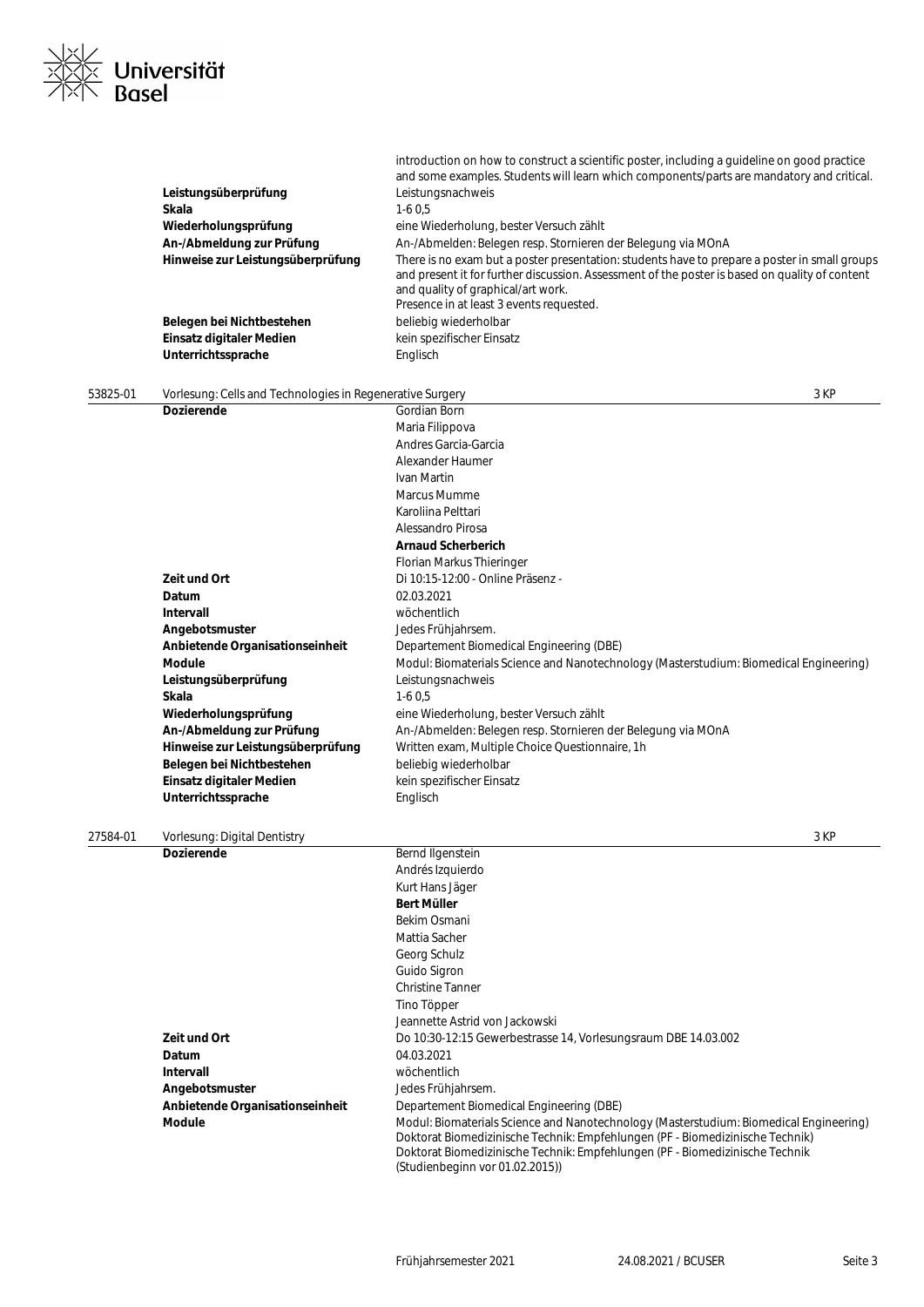

|          | Lernziele                                                       | The students will learn how to use materials in dentistry properly, not only in theory but also<br>in practice during hand-on sessions and visits of dental companies. They will learn how apply<br>advanced ceramics and composites for dental treatments and how to use instruments, such<br>as lasers, in well-equipped dental offices.                                                                                                                                                                                                                                                                                                                                                                                                                                                                                                                                                                                                                                                                                                                                                |
|----------|-----------------------------------------------------------------|-------------------------------------------------------------------------------------------------------------------------------------------------------------------------------------------------------------------------------------------------------------------------------------------------------------------------------------------------------------------------------------------------------------------------------------------------------------------------------------------------------------------------------------------------------------------------------------------------------------------------------------------------------------------------------------------------------------------------------------------------------------------------------------------------------------------------------------------------------------------------------------------------------------------------------------------------------------------------------------------------------------------------------------------------------------------------------------------|
|          | Inhalt                                                          | The variety of materials used in dentistry including metals, ceramics, polymers, and<br>composites is enormous and has been radically changed during decades. Intolerance and<br>incompatibility issues become more and more important, especially because of their patient-<br>specific reactions. Based on the daily experience, three dentists explain materials-related<br>problems, which comprise the determination of composition, peri-implantitis, and corrosion<br>measurements within the oral cavity. Furthermore, the applications of advanced ceramics<br>and composites for artificial teeth and bone augmentation before implant placement or<br>implant placement combined with augmentations are discussed in detail. The more or less<br>sophisticated instruments for oral surgery and dental treatments are considered from the<br>materials point of view. Finally, the application of lasers for bone cutting, pain treatment, and<br>reduction of bacteria in the root cannel will be presented as already incorporated into the<br>well-equipped dental offices. |
|          | Weblink                                                         | http://dbe.unibas.ch/teaching                                                                                                                                                                                                                                                                                                                                                                                                                                                                                                                                                                                                                                                                                                                                                                                                                                                                                                                                                                                                                                                             |
|          | Leistungsüberprüfung                                            | Leistungsnachweis                                                                                                                                                                                                                                                                                                                                                                                                                                                                                                                                                                                                                                                                                                                                                                                                                                                                                                                                                                                                                                                                         |
|          | Skala                                                           | $1-60.5$                                                                                                                                                                                                                                                                                                                                                                                                                                                                                                                                                                                                                                                                                                                                                                                                                                                                                                                                                                                                                                                                                  |
|          | Wiederholungsprüfung                                            | eine Wiederholung, bester Versuch zählt                                                                                                                                                                                                                                                                                                                                                                                                                                                                                                                                                                                                                                                                                                                                                                                                                                                                                                                                                                                                                                                   |
|          | An-/Abmeldung zur Prüfung                                       | An-/Abmelden: Belegen resp. Stornieren der Belegung via MOnA                                                                                                                                                                                                                                                                                                                                                                                                                                                                                                                                                                                                                                                                                                                                                                                                                                                                                                                                                                                                                              |
|          | Hinweise zur Leistungsüberprüfung                               | Exam type: Written answers of the 48 tutorial questions (four questions per week)                                                                                                                                                                                                                                                                                                                                                                                                                                                                                                                                                                                                                                                                                                                                                                                                                                                                                                                                                                                                         |
|          | Belegen bei Nichtbestehen                                       | beliebig wiederholbar                                                                                                                                                                                                                                                                                                                                                                                                                                                                                                                                                                                                                                                                                                                                                                                                                                                                                                                                                                                                                                                                     |
|          | Einsatz digitaler Medien                                        | kein spezifischer Einsatz                                                                                                                                                                                                                                                                                                                                                                                                                                                                                                                                                                                                                                                                                                                                                                                                                                                                                                                                                                                                                                                                 |
|          | Unterrichtssprache                                              | Englisch                                                                                                                                                                                                                                                                                                                                                                                                                                                                                                                                                                                                                                                                                                                                                                                                                                                                                                                                                                                                                                                                                  |
|          | Anmeldung zur Lehrveranstaltung                                 | belegen                                                                                                                                                                                                                                                                                                                                                                                                                                                                                                                                                                                                                                                                                                                                                                                                                                                                                                                                                                                                                                                                                   |
| 19165-01 | Vorlesung: Einführung in die angewandte Nano-Wissenschaftsethik | 3 KP                                                                                                                                                                                                                                                                                                                                                                                                                                                                                                                                                                                                                                                                                                                                                                                                                                                                                                                                                                                                                                                                                      |
|          | <b>Dozierende</b>                                               | <b>Roberto Andorno</b>                                                                                                                                                                                                                                                                                                                                                                                                                                                                                                                                                                                                                                                                                                                                                                                                                                                                                                                                                                                                                                                                    |
|          | Zeit und Ort                                                    | Mo 16:15-18:30 - Online Präsenz -                                                                                                                                                                                                                                                                                                                                                                                                                                                                                                                                                                                                                                                                                                                                                                                                                                                                                                                                                                                                                                                         |
|          | Datum                                                           | 01.03.2021                                                                                                                                                                                                                                                                                                                                                                                                                                                                                                                                                                                                                                                                                                                                                                                                                                                                                                                                                                                                                                                                                |
|          | Intervall                                                       | 14-täglich                                                                                                                                                                                                                                                                                                                                                                                                                                                                                                                                                                                                                                                                                                                                                                                                                                                                                                                                                                                                                                                                                |
|          | Angebotsmuster                                                  | Jedes Frühjahrsem.                                                                                                                                                                                                                                                                                                                                                                                                                                                                                                                                                                                                                                                                                                                                                                                                                                                                                                                                                                                                                                                                        |
|          | Anbietende Organisationseinheit                                 | Institut für Bio- und Medizinethik                                                                                                                                                                                                                                                                                                                                                                                                                                                                                                                                                                                                                                                                                                                                                                                                                                                                                                                                                                                                                                                        |
|          | <b>Module</b>                                                   | Basismodul (Teil A) (Transfakultäre Querschnittsprogramme im freien Kreditpunkte-Bereich)<br>Basismodul (Teil B) (Transfakultäre Querschnittsprogramme im freien Kreditpunkte-Bereich)<br>Modul: Biomaterials Science and Nanotechnology (Masterstudium: Biomedical Engineering)<br>Modul: Image-Guided Therapy (Masterstudium: Biomedical Engineering)<br>Wahlbereich Bachelor Nanowissenschaften: Empfehlungen (Bachelorstudium:<br>Nanowissenschaften)<br>Doktorat Bio- und Medizinethik: Empfehlungen (PF - Bio- und Medizinethik)<br>Doktorat Medizin- und Gesundheitsethik: Empfehlungen (PF - Medizin- und Gesundheitsethik                                                                                                                                                                                                                                                                                                                                                                                                                                                        |
|          |                                                                 | (Studienbeginn vor 01.02.2015))                                                                                                                                                                                                                                                                                                                                                                                                                                                                                                                                                                                                                                                                                                                                                                                                                                                                                                                                                                                                                                                           |
|          | Inhalt                                                          | This seminar is designed as an introduction to ethics, with a focus on the ethical principles                                                                                                                                                                                                                                                                                                                                                                                                                                                                                                                                                                                                                                                                                                                                                                                                                                                                                                                                                                                             |
|          |                                                                 | that are relevant to scientific research and, more specifically, to nanosciences and<br>nanotechnologies. It aims to provide students with a set of criteria for handling ethical<br>dilemmas, to facilitate the understanding of legal and human rights principles relating to<br>science and technology, to explore the ethical issues raised by nanosciences and<br>nanotechnologies, to raise awareness about Swiss and international guidelines on scientific<br>integrity, and to offer a room for free discussion on cases of scientific misconduct.                                                                                                                                                                                                                                                                                                                                                                                                                                                                                                                               |
|          |                                                                 | The topics to be addressed during the seminar include:<br>1. Ethics as practical rationality. The good as goal of the moral action. The elements of the<br>moral action. The importance of intention. Factors limiting moral responsibility. Overview of<br>main ethical theories. Universalism and relativism.                                                                                                                                                                                                                                                                                                                                                                                                                                                                                                                                                                                                                                                                                                                                                                           |
|          |                                                                 | 2. Ethics and law. Interaction. Similarities and differences. The common good as goal of the<br>legal system. Human dignity and human rights. The right to life. The right to health. The right<br>to privacy. The right to science.                                                                                                                                                                                                                                                                                                                                                                                                                                                                                                                                                                                                                                                                                                                                                                                                                                                      |
|          |                                                                 | 3. Sustainable development. Intergenerational justice: the duties to prevent harm to present<br>and future generations, and to preserve the environment.                                                                                                                                                                                                                                                                                                                                                                                                                                                                                                                                                                                                                                                                                                                                                                                                                                                                                                                                  |
|          |                                                                 | 4. Assessing risk. The precautionary principle. History. Conditions for its application. Examples                                                                                                                                                                                                                                                                                                                                                                                                                                                                                                                                                                                                                                                                                                                                                                                                                                                                                                                                                                                         |

of precautionary measures.

5. Ethical issues in nanosciences and nanotechnologies (nanoethics). Dilemmas in nanomedicine: the potential toxicity of nanomaterials; the gap between diagnosis and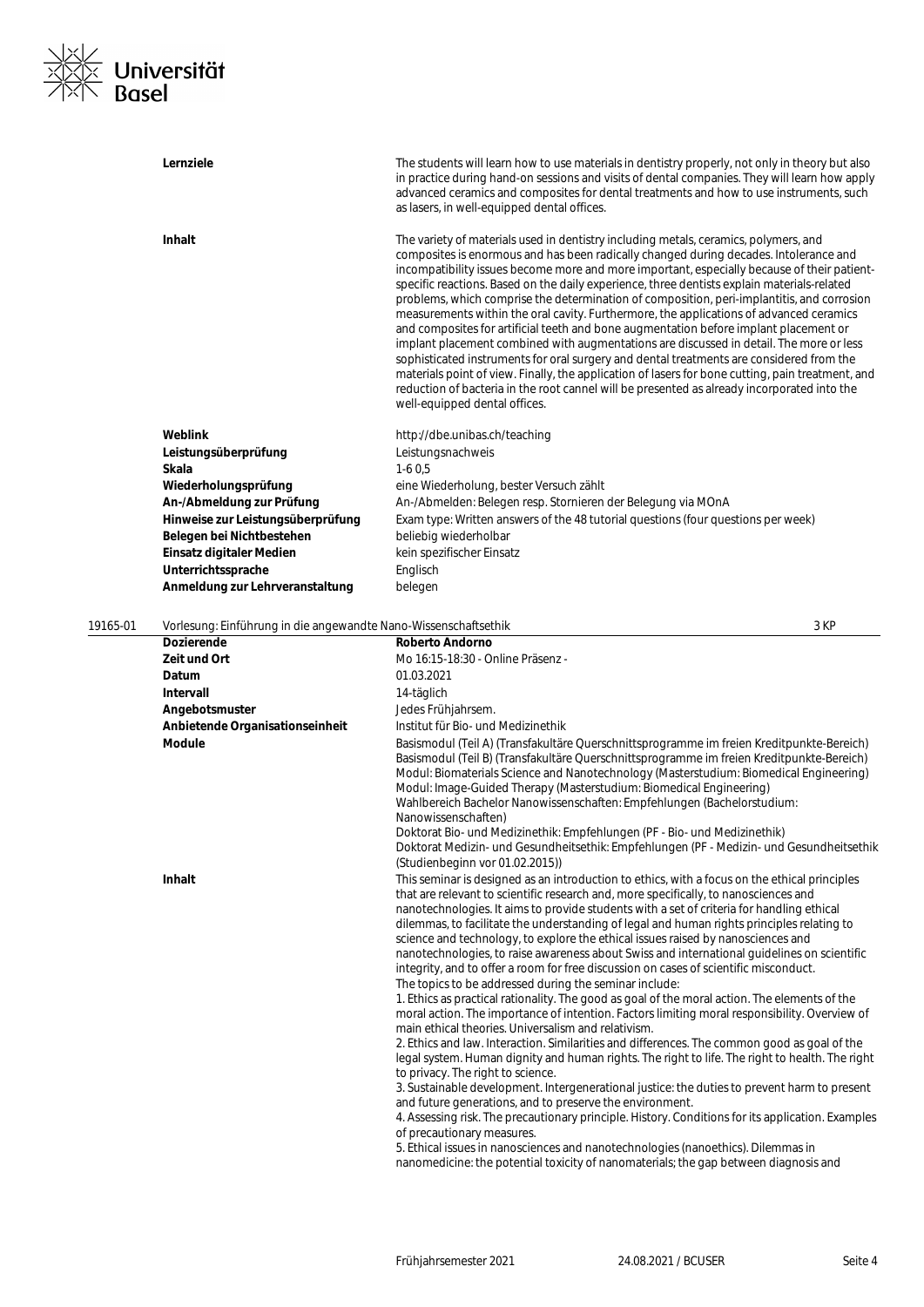

|                                                | therapy; privacy and confidentiality issues; the challenge of human enhancement.<br>6. Dual use dilemmas: the responsibility of scientists and society.<br>7. Scientific integrity. The role of science in society. Famous cases of scientific misconduct.<br>Fabrication and falsification of data, plagiarism, conflicts of interest. Publication ethics. Swiss<br>and international guidelines. |
|------------------------------------------------|----------------------------------------------------------------------------------------------------------------------------------------------------------------------------------------------------------------------------------------------------------------------------------------------------------------------------------------------------------------------------------------------------|
| Literatur                                      | I. General<br>· Aristotle, Nicomachean Ethics. Available at: http://classics.mit.edu/Aristotle/nicomachaen.                                                                                                                                                                                                                                                                                        |
|                                                | html<br>• Pieper, Annemarie, Einführung in die Ethik. 7th ed. Tübingen: Francke Verlag, 2017.<br>• Seebauer, Edmund D., Barry, Robert L., Fundamentals of Ethics for Scientists and Engineers,<br>New York: Oxford University Press, 2001.                                                                                                                                                         |
|                                                | · Macrina, Francis, Scientific Integrity. An Introductory Text with Cases, Washington: ASM<br>Press, 2014.                                                                                                                                                                                                                                                                                         |
|                                                | II. Nanoethics<br>• EU Commission, A code of conduct for responsible nanosciences and nanotechnologies,<br>2008. At:                                                                                                                                                                                                                                                                               |
|                                                | http://ec.europa.eu/research/science-society/document_library/pdf_06/nanocode-apr09_en.<br>pdf                                                                                                                                                                                                                                                                                                     |
|                                                | . Gordijn, Bert and Cutter, Anthony Mark (eds.), In Pursuit of Nanoethics, Dordrecht: Springer,<br>2013.<br>• Ten Have, Henk (ed.), Nanotechnologies, Ethics and Politics, Paris, UNESCO, 2007.                                                                                                                                                                                                    |
|                                                | III. Guidelines on scientific integrity<br>University of Basel                                                                                                                                                                                                                                                                                                                                     |
|                                                | · Regulation regarding scientific integrity, 2018.<br>In German: https://www.unibas.ch/de/Forschung/Forschen-in-Basel/Werte-Grundsaetze.html<br>In English: https://www.unibas.ch/en/Research/Research-in-Basel/Values-and-Principles.html<br><b>Swiss Academies of Sciences</b>                                                                                                                   |
|                                                | · Integrity in scientific research. Principles and procedures, 2008.<br>http://www.akademien-schweiz.ch/en/index/Portrait/Kommissionen-AG/Wissenschaftliche-<br>Integritaet.html                                                                                                                                                                                                                   |
|                                                | <b>Swiss National Science Foundation (SNSF)</b><br>· Regulations on scientific misconduct, 2016.<br>http://www.snf.ch/SiteCollectionDocuments/ueb_org_fehlverh_gesuchstellende_e.pdf                                                                                                                                                                                                               |
|                                                | European Science Foundation (ESF)<br>· European Code of Conduct for Research Integrity, 2011. http://ec.europa.eu/research/<br>participants/data/ref/h2020/other/hi/h2020-ethics_code-of-conduct_en.pdf                                                                                                                                                                                            |
|                                                | Bibliography on specific topics will be recommended individually, upon student request.                                                                                                                                                                                                                                                                                                            |
| Weblink<br>Leistungsüberprüfung                | http://ibmb.unibas.ch/teaching/<br>Lehrveranst.-begleitend                                                                                                                                                                                                                                                                                                                                         |
| Skala                                          | Pass / Fail                                                                                                                                                                                                                                                                                                                                                                                        |
| Wiederholungsprüfung                           | keine Wiederholungsprüfung                                                                                                                                                                                                                                                                                                                                                                         |
| An-/Abmeldung zur Prüfung                      | An-/Abmelden: Belegen resp. Stornieren der Belegung via MOnA                                                                                                                                                                                                                                                                                                                                       |
| Hinweise zur Leistungsüberprüfung              | • Attendance<br>• Active participation in the discussion<br>•20 minutes presentation                                                                                                                                                                                                                                                                                                               |
|                                                | Grading pass/fail                                                                                                                                                                                                                                                                                                                                                                                  |
| Belegen bei Nichtbestehen                      | beliebig wiederholbar                                                                                                                                                                                                                                                                                                                                                                              |
| Einsatz digitaler Medien<br>Unterrichtssprache | kein spezifischer Einsatz                                                                                                                                                                                                                                                                                                                                                                          |
| Bemerkungen                                    | Englisch<br>Ehemaliger Titel der Vorlesung: Einführung in die Angewandte Ethik für Studierende der<br>Nanowissenschaften                                                                                                                                                                                                                                                                           |
|                                                | The seminar is structured in seven sessions of 2.5 hours each taking place on Mondays every<br>two weeks on the following days:                                                                                                                                                                                                                                                                    |
|                                                | -Mo. 1 March 2021<br>-Mo 15 March 2021                                                                                                                                                                                                                                                                                                                                                             |
|                                                | -Mo 29 March 2021                                                                                                                                                                                                                                                                                                                                                                                  |
|                                                | -Mo 12 April 2021                                                                                                                                                                                                                                                                                                                                                                                  |
|                                                | -Mo 26 April 2021<br>-Mo 10 May 2021                                                                                                                                                                                                                                                                                                                                                               |

-Mo 17 May 2021 (as 24 May is "Pfingstmontag", that session takes place one week earlier) Sessions combine lectures by the instructor, presentations by participants, individual and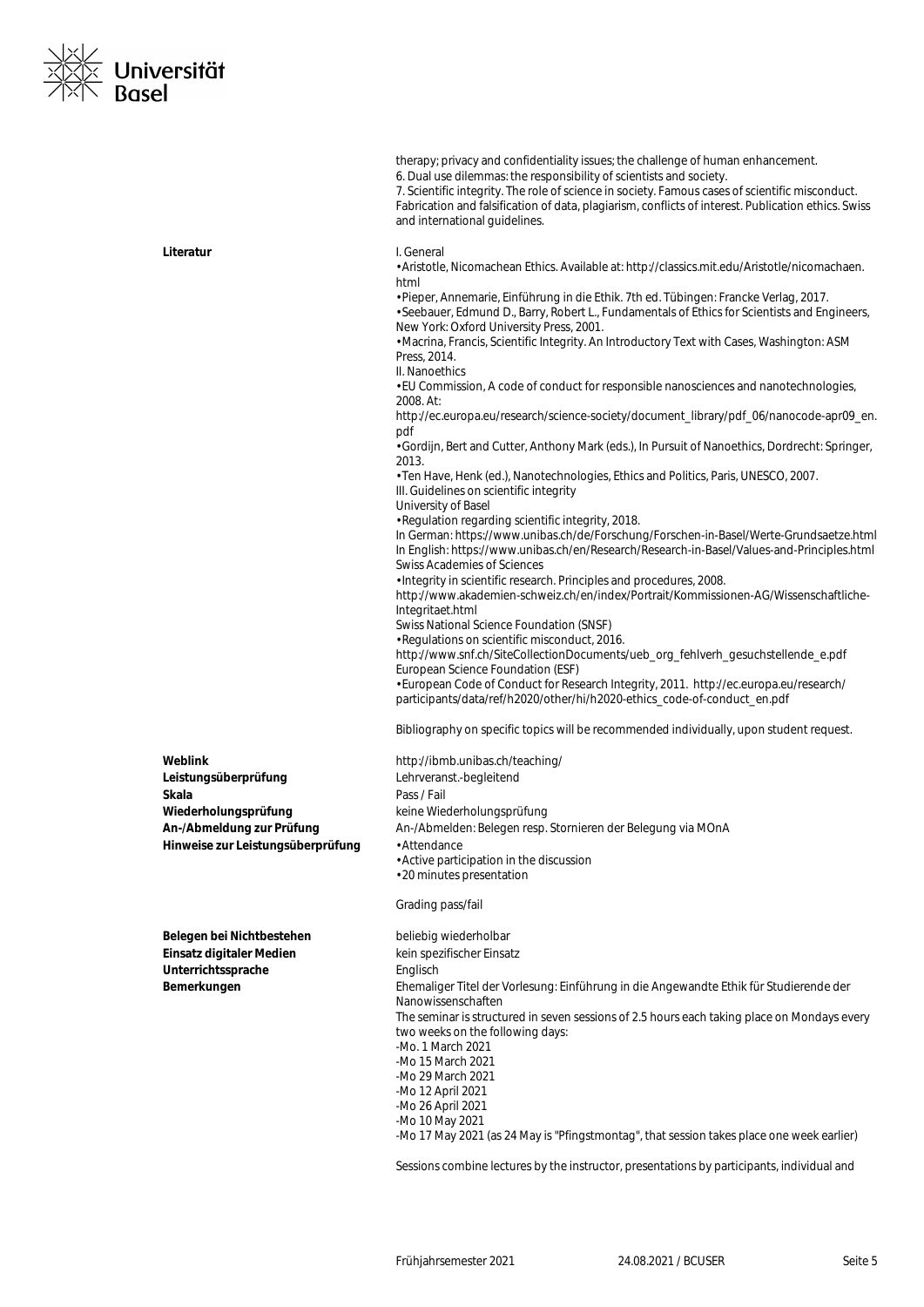

# small group practical exercises, and large group discussions.

| 48186-01 | Vorlesung: Laser and Optics in Medicine                    | 6 KP                                                                                                                                                                                                                                                                                                                                                                                                                                 |
|----------|------------------------------------------------------------|--------------------------------------------------------------------------------------------------------------------------------------------------------------------------------------------------------------------------------------------------------------------------------------------------------------------------------------------------------------------------------------------------------------------------------------|
|          | <b>Dozierende</b>                                          | Ferda Canbaz                                                                                                                                                                                                                                                                                                                                                                                                                         |
|          |                                                            | <b>Azhar Zam</b>                                                                                                                                                                                                                                                                                                                                                                                                                     |
|          | Zeit und Ort                                               | Mi 09:15-12:00 - Online Präsenz -                                                                                                                                                                                                                                                                                                                                                                                                    |
|          |                                                            | Location Practical Work: Gewerbestrasse 12, DBE 12.03.001.                                                                                                                                                                                                                                                                                                                                                                           |
|          | Datum                                                      | 03.03.2021                                                                                                                                                                                                                                                                                                                                                                                                                           |
|          | Intervall                                                  | wöchentlich                                                                                                                                                                                                                                                                                                                                                                                                                          |
|          | Angebotsmuster                                             | Jedes Frühjahrsem.                                                                                                                                                                                                                                                                                                                                                                                                                   |
|          | Anbietende Organisationseinheit<br><b>Module</b><br>Inhalt | Departement Biomedical Engineering (DBE)<br>Modul: Biomaterials Science and Nanotechnology (Masterstudium: Biomedical Engineering)<br>Modul: Image-Guided Therapy (Masterstudium: Biomedical Engineering)<br>Doktorat Biomedizinische Technik: Empfehlungen (PF - Biomedizinische Technik)<br>Introduction:                                                                                                                          |
|          |                                                            | Nature of light, fundamentals of light-matter interactions, photobiology, photophysics,<br>photochemistry, laser and light sources, laser safety.                                                                                                                                                                                                                                                                                    |
|          |                                                            | Light-Tissue Interactions:<br>Photochemical interaction, biostimulation, photo-thermal effects, photoablation, plasma-<br>induced ablation, photo-acoustic effects, photon transport, monte carlo simulations, adding<br>doubling method.                                                                                                                                                                                            |
|          |                                                            | Spectroscopy:<br>Absorption, diffuse reflectance, fluorescence, Raman and tissue spectroscopy                                                                                                                                                                                                                                                                                                                                        |
|          |                                                            | <b>Biosensors:</b><br>Principles of optical biosensing, optical geometries for biosensors and biosensing methods.                                                                                                                                                                                                                                                                                                                    |
|          |                                                            | <b>Bioimaging Principles and Techniques:</b><br>Introduction to optical microscopy, principle of image formation, amplitude and phase<br>microscopy, polarization, fluorescence and confocal microscopy, optical diffraction<br>tomography and new microscopic techniques.                                                                                                                                                           |
|          |                                                            | 2D Bioimaging:<br>Endoscopy, videomicroscopy, diffuse reflectance, laser Doppler perfusion imaging, laser<br>speckle perfusion imaging, .                                                                                                                                                                                                                                                                                            |
|          |                                                            | 3D Bioimaging:<br>Optical coherence tomography, polarimetry, diffuse optical tomography, photothermal<br>imaging, photoacoustic imaging and optical biopsy.                                                                                                                                                                                                                                                                          |
|          |                                                            | Applications Laser and Optics in Medicine and Biology:<br>Biophotonics applications in medicine, laser tweezers and scissors, microarray and<br>microfluidic technologies for genomics and proteomics, flow cytometry, bioluminescence,<br>bio-nanophotonics, opto-genetics, tissue engineering with light and data analysis in<br>Biophotonics.                                                                                     |
|          | Literatur                                                  | Recommended Reading:<br>Prasad, P.N., "Introduction to Biophotonics", (Wiley-VCH), 2003<br>Wang, LV and Wu HI, Biomedical Optics, Principles and Imaging, (Wiley-VCH), 2007,<br>Demchenko, A P "Introduction to Fluorescence Sensing", Springer, 2008<br>Popp, Tuchin, Chiou, Heinemann (Editors) Handbook of Biophotonics, 3 Volume Set, (Wiley-<br>VCH), 2012.<br>Leahy, M.J. editor, Microcirculation Imaging, (Wiley-VCH), 2012. |
|          |                                                            |                                                                                                                                                                                                                                                                                                                                                                                                                                      |
|          | Weblink                                                    | http://dbe.unibas.ch/teaching<br>Leistungsnachweis                                                                                                                                                                                                                                                                                                                                                                                   |
|          | Leistungsüberprüfung<br>Skala                              | $1-60,5$                                                                                                                                                                                                                                                                                                                                                                                                                             |
|          | Wiederholungsprüfung                                       | eine Wiederholung, bester Versuch zählt                                                                                                                                                                                                                                                                                                                                                                                              |
|          | An-/Abmeldung zur Prüfung                                  | An-/Abmelden: Belegen resp. Stornieren der Belegung via MOnA                                                                                                                                                                                                                                                                                                                                                                         |
|          | Hinweise zur Leistungsüberprüfung                          | Attendance 10%, Practical Work 20%, Quiz 20% and Final oral Exam 50%                                                                                                                                                                                                                                                                                                                                                                 |
|          | Belegen bei Nichtbestehen                                  | beliebig wiederholbar                                                                                                                                                                                                                                                                                                                                                                                                                |
|          | Einsatz digitaler Medien                                   | kein spezifischer Einsatz                                                                                                                                                                                                                                                                                                                                                                                                            |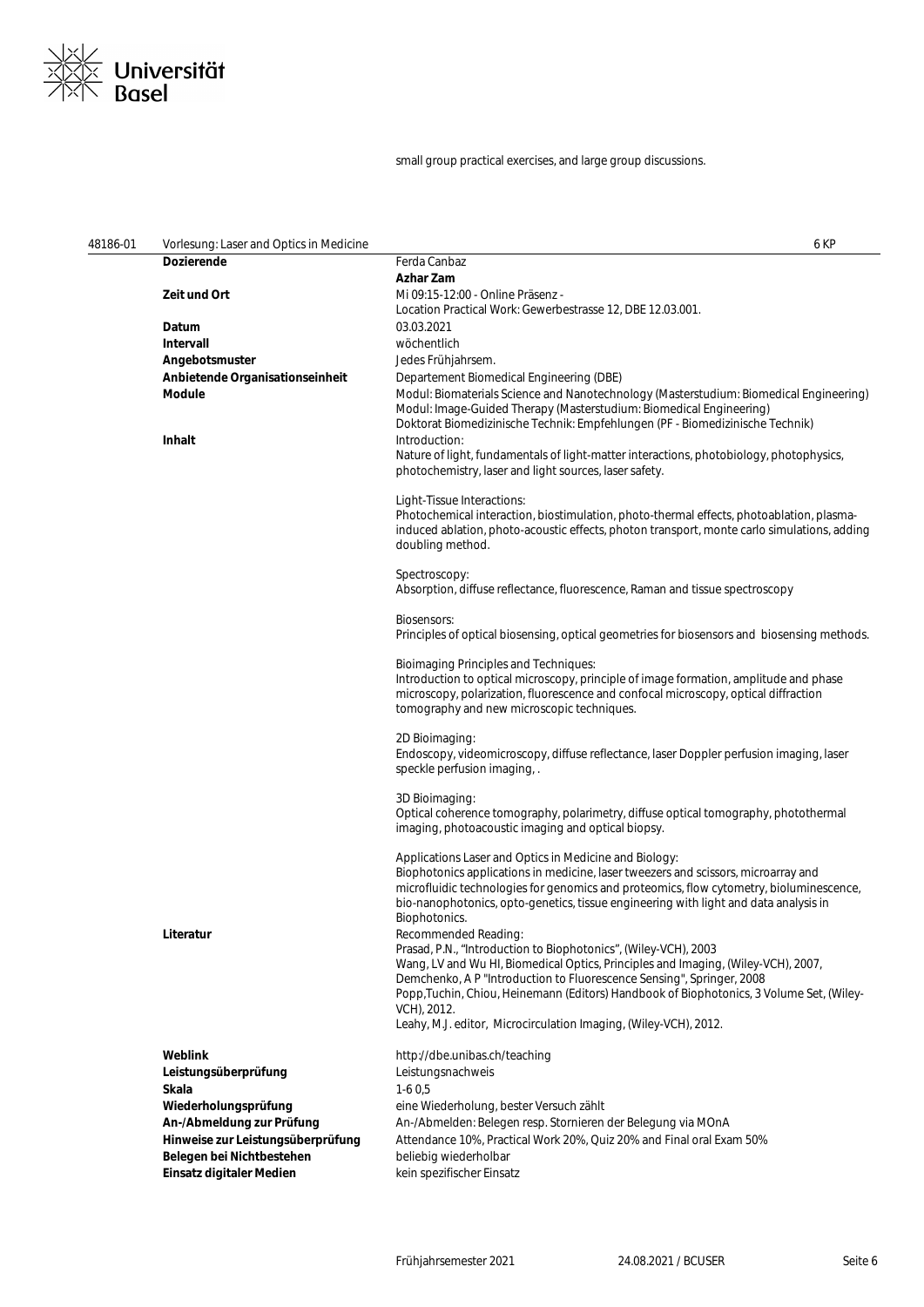

|          | Unterrichtssprache                                 | Englisch                                                                                                                                                                               |      |
|----------|----------------------------------------------------|----------------------------------------------------------------------------------------------------------------------------------------------------------------------------------------|------|
| 54877-01 | Vorlesung: Regulatory Affairs and its Applications |                                                                                                                                                                                        | 2 KP |
|          | <b>Dozierende</b>                                  | <b>Philippe Claude Cattin</b>                                                                                                                                                          |      |
|          |                                                    | Nila-Pia Rähle                                                                                                                                                                         |      |
|          |                                                    | Jan Stifter                                                                                                                                                                            |      |
|          | <b>Zeit und Ort</b>                                | Fr 13:15-17:00 - Online Präsenz -                                                                                                                                                      |      |
|          |                                                    | Detailed Timetable shared in ADAM                                                                                                                                                      |      |
|          | Datum                                              | 26.03.2021                                                                                                                                                                             |      |
|          | <b>Intervall</b>                                   | 14-täglich                                                                                                                                                                             |      |
|          | Angebotsmuster                                     | Jedes Frühjahrsem.                                                                                                                                                                     |      |
|          | Anbietende Organisationseinheit                    | Departement Biomedical Engineering (DBE)                                                                                                                                               |      |
|          | <b>Module</b>                                      | Modul: Biomaterials Science and Nanotechnology (Masterstudium: Biomedical Engineering)<br>Modul: Image-Guided Therapy (Masterstudium: Biomedical Engineering)                          |      |
|          | Inhalt                                             | - Med Tech Start Up, Technology Management, Company Structure,<br>- Med tech Regulatory Affairs (Swissmedic, EMA, FDA), Notified Bodies,<br>- Intellectual Property, Licences, Patents |      |
|          | Leistungsüberprüfung                               | Leistungsnachweis                                                                                                                                                                      |      |
|          | Skala                                              | $1-60.5$                                                                                                                                                                               |      |
|          | Wiederholungsprüfung                               | eine Wiederholung, bester Versuch zählt                                                                                                                                                |      |
|          | An-/Abmeldung zur Prüfung                          | An-/Abmelden: Belegen resp. Stornieren der Belegung via MOnA                                                                                                                           |      |
|          | Hinweise zur Leistungsüberprüfung                  |                                                                                                                                                                                        |      |
|          |                                                    | Multiple Choice Exam                                                                                                                                                                   |      |
|          | Belegen bei Nichtbestehen                          | beliebig wiederholbar                                                                                                                                                                  |      |
|          | Einsatz digitaler Medien                           | kein spezifischer Einsatz                                                                                                                                                              |      |
|          | Unterrichtssprache                                 | Englisch                                                                                                                                                                               |      |
| 53823-01 | Vorlesung mit Übungen: Biomedical Acoustics        |                                                                                                                                                                                        | 3 KP |
|          | <b>Dozierende</b>                                  | Hans Bernhard                                                                                                                                                                          |      |
|          |                                                    | <b>Yves Brand</b>                                                                                                                                                                      |      |
|          |                                                    | Tania Rinaldi Barkat                                                                                                                                                                   |      |
|          |                                                    | <b>Christof Stieger</b>                                                                                                                                                                |      |
|          | <b>Zeit und Ort</b>                                | Di 08:15-10:00                                                                                                                                                                         |      |
|          |                                                    | HNO Klinik Schulungsraum, Petersgraben 4, HNO Klinik                                                                                                                                   |      |
|          | Datum                                              | 02.03.2021                                                                                                                                                                             |      |
|          | Intervall                                          | wöchentlich                                                                                                                                                                            |      |
|          |                                                    |                                                                                                                                                                                        |      |
|          | Angebotsmuster                                     | Jedes Frühjahrsem.                                                                                                                                                                     |      |
|          | Anbietende Organisationseinheit                    | Departement Biomedical Engineering (DBE)                                                                                                                                               |      |
|          | <b>Module</b>                                      | Modul: Biomaterials Science and Nanotechnology (Masterstudium: Biomedical Engineering)<br>Modul: Image-Guided Therapy (Masterstudium: Biomedical Engineering)                          |      |
|          | Leistungsüberprüfung                               | Leistungsnachweis                                                                                                                                                                      |      |
|          | Skala                                              | $1-60,5$                                                                                                                                                                               |      |
|          | Wiederholungsprüfung                               | eine Wiederholung, bester Versuch zählt                                                                                                                                                |      |
|          | An-/Abmeldung zur Prüfung                          | An-/Abmelden: Belegen resp. Stornieren der Belegung via MOnA                                                                                                                           |      |
|          | Hinweise zur Leistungsüberprüfung                  | oral exam                                                                                                                                                                              |      |
|          | Belegen bei Nichtbestehen                          | beliebig wiederholbar                                                                                                                                                                  |      |
|          | Einsatz digitaler Medien                           | kein spezifischer Einsatz                                                                                                                                                              |      |
|          | Unterrichtssprache                                 | Englisch                                                                                                                                                                               |      |
| 53824-01 |                                                    |                                                                                                                                                                                        | 3 KP |
|          | Vorlesung mit Übungen: Magnetic Resonance Imaging  |                                                                                                                                                                                        |      |
|          | <b>Dozierende</b>                                  | Grzegorz Bauman<br>Oliver Bieri                                                                                                                                                        |      |
|          |                                                    | Francesco Santini                                                                                                                                                                      |      |
|          |                                                    | Claudia Weidensteiner                                                                                                                                                                  |      |
|          | Zeit und Ort                                       | Fr 09:15-12:00 Kollegienhaus, Hörsaal 118                                                                                                                                              |      |
|          | Datum                                              | 05.03.2021                                                                                                                                                                             |      |
|          | <b>Intervall</b>                                   | wöchentlich                                                                                                                                                                            |      |
|          | Angebotsmuster                                     | Jedes Frühjahrsem.                                                                                                                                                                     |      |
|          | Anbietende Organisationseinheit                    | Departement Biomedical Engineering (DBE)                                                                                                                                               |      |
|          |                                                    |                                                                                                                                                                                        |      |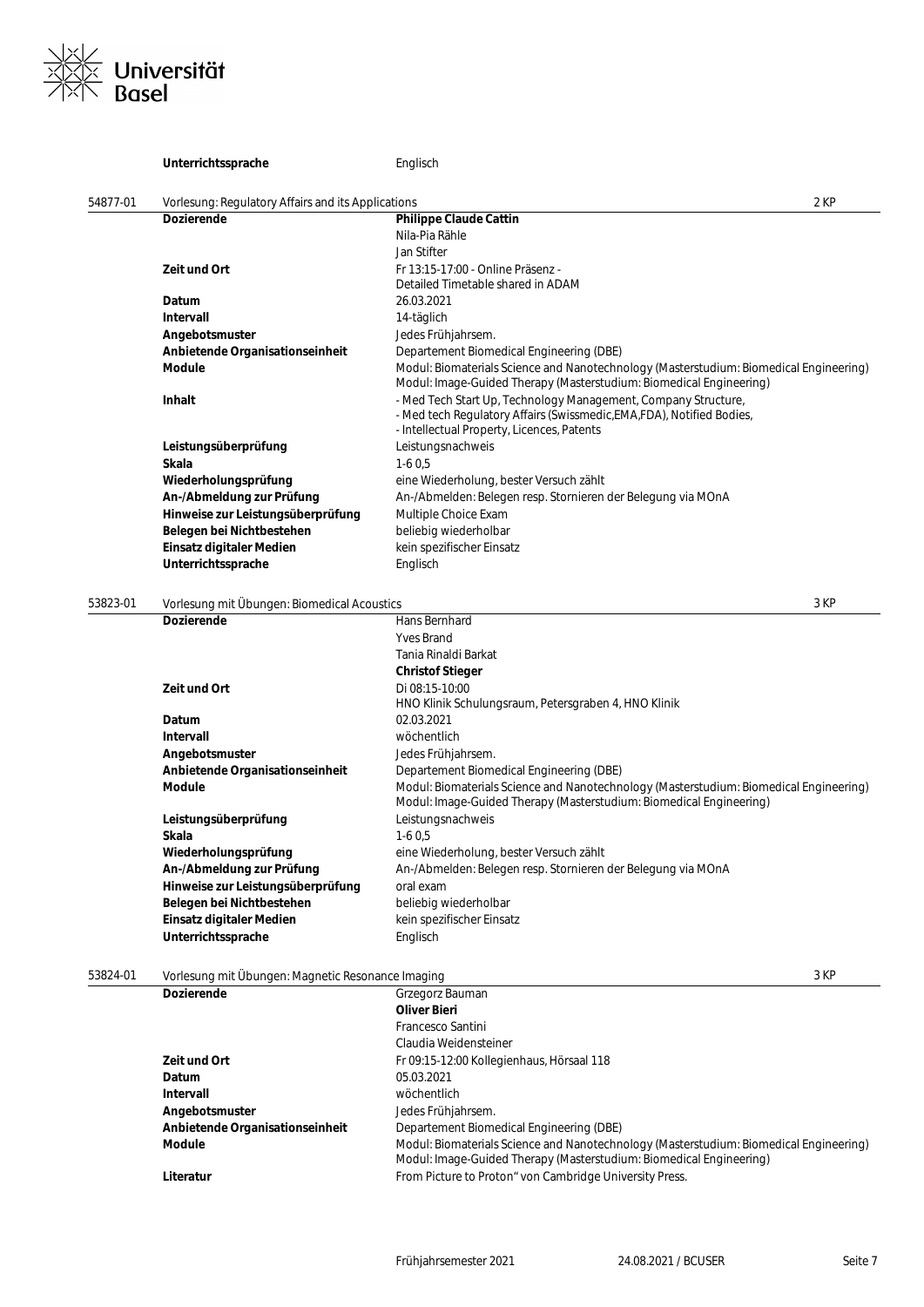

|          | Leistungsüberprüfung                                                  | Leistungsnachweis                                            |      |
|----------|-----------------------------------------------------------------------|--------------------------------------------------------------|------|
|          | Skala                                                                 | $1-60.5$                                                     |      |
|          | Wiederholungsprüfung                                                  | eine Wiederholung, bester Versuch zählt                      |      |
|          | An-/Abmeldung zur Prüfung                                             | An-/Abmelden: Belegen resp. Stornieren der Belegung via MOnA |      |
|          | Hinweise zur Leistungsüberprüfung                                     | oral exam                                                    |      |
|          | Belegen bei Nichtbestehen                                             | beliebig wiederholbar                                        |      |
|          | Einsatz digitaler Medien                                              | kein spezifischer Einsatz                                    |      |
|          | Unterrichtssprache                                                    | Englisch                                                     |      |
| 54879-01 | Vorlesung mit Übungen: Materials in Medicine: Nanostructural Analysis |                                                              | 4 KP |
|          | <b>Dozierende</b>                                                     | <b>Bert Müller</b>                                           |      |
|          |                                                                       | Thomas Dfohl                                                 |      |

|                                   | Thomas Pioni                                                                           |
|-----------------------------------|----------------------------------------------------------------------------------------|
|                                   | Amin Sadeghpour Dilmaghani                                                             |
| Zeit und Ort                      | Do 15:30-17:15 Gewerbestrasse 14, Vorlesungsraum DBE 14.03.002                         |
| Datum                             | 04.03.2021                                                                             |
| Intervall                         | wöchentlich                                                                            |
| Angebotsmuster                    | Jedes Frühjahrsem.                                                                     |
| Anbietende Organisationseinheit   | Departement Biomedical Engineering (DBE)                                               |
| Module                            | Modul: Biomaterials Science and Nanotechnology (Masterstudium: Biomedical Engineering) |
| Leistungsüberprüfung              | Leistungsnachweis                                                                      |
| Skala                             | $1-60.5$                                                                               |
| Wiederholungsprüfung              | eine Wiederholung, bester Versuch zählt                                                |
| An-/Abmeldung zur Prüfung         | An-/Abmelden: Belegen resp. Stornieren der Belegung via MOnA                           |
| Hinweise zur Leistungsüberprüfung | continuous assessment                                                                  |
|                                   | Presentation on a selected topic, laboratory performance, laboratory report            |
| Belegen bei Nichtbestehen         | beliebig wiederholbar                                                                  |
| Einsatz digitaler Medien          | kein spezifischer Einsatz                                                              |
| Unterrichtssprache                | Englisch                                                                               |
|                                   |                                                                                        |

| 54000-01 | Vorlesung mit Übungen: Materials in Medicine: Tissue Regeneration |                                                                                        | 4 KP |
|----------|-------------------------------------------------------------------|----------------------------------------------------------------------------------------|------|
|          | <b>Dozierende</b>                                                 | Srinivas Madduri                                                                       |      |
|          |                                                                   | Bert Müller                                                                            |      |
|          |                                                                   | Guido Sigron                                                                           |      |
|          | Zeit und Ort                                                      | Do 13:30-15:15 Gewerbestrasse 14, Vorlesungsraum DBE 14.03.002                         |      |
|          | Datum                                                             | 04.03.2021                                                                             |      |
|          | <b>Intervall</b>                                                  | wöchentlich                                                                            |      |
|          | Angebotsmuster                                                    | Jedes Frühjahrsem.                                                                     |      |
|          | Anbietende Organisationseinheit                                   | Departement Biomedical Engineering (DBE)                                               |      |
|          | <b>Module</b>                                                     | Modul: Biomaterials Science and Nanotechnology (Masterstudium: Biomedical Engineering) |      |
|          | Leistungsüberprüfung                                              | Leistungsnachweis                                                                      |      |
|          | Skala                                                             | $1-60,5$                                                                               |      |
|          | Wiederholungsprüfung                                              | eine Wiederholung, bester Versuch zählt                                                |      |
|          | An-/Abmeldung zur Prüfung                                         | An-/Abmelden: Belegen resp. Stornieren der Belegung via MOnA                           |      |
|          | Hinweise zur Leistungsüberprüfung                                 | continuous assessment                                                                  |      |
|          |                                                                   | Presentation on a selected topic, laboratory performance, laboratory report            |      |
|          | Belegen bei Nichtbestehen                                         | beliebig wiederholbar                                                                  |      |
|          | Einsatz digitaler Medien                                          | kein spezifischer Einsatz                                                              |      |
|          | Unterrichtssprache                                                | Englisch                                                                               |      |

| 53772-01 | Vorlesung mit Übungen: Mathematics for Biomedical Engineering II - ABGESAGT - |                                                                                                                                                               | 4 KP |
|----------|-------------------------------------------------------------------------------|---------------------------------------------------------------------------------------------------------------------------------------------------------------|------|
|          | <b>Dozierende</b>                                                             | <b>Edgar Delgado-Eckert</b>                                                                                                                                   |      |
|          |                                                                               | Georg Schulz                                                                                                                                                  |      |
|          | Zeit und Ort                                                                  | abgesagt                                                                                                                                                      |      |
|          | <b>Datum</b>                                                                  | 01.03.2021                                                                                                                                                    |      |
|          | Intervall                                                                     | wöchentlich                                                                                                                                                   |      |
|          | Angebotsmuster                                                                | Jedes Frühjahrsem.                                                                                                                                            |      |
|          | Anbietende Organisationseinheit                                               | Departement Biomedical Engineering (DBE)                                                                                                                      |      |
|          | <b>Module</b>                                                                 | Modul: Biomaterials Science and Nanotechnology (Masterstudium: Biomedical Engineering)<br>Modul: Image-Guided Therapy (Masterstudium: Biomedical Engineering) |      |
|          | Leistungsüberprüfung                                                          | Leistungsnachweis                                                                                                                                             |      |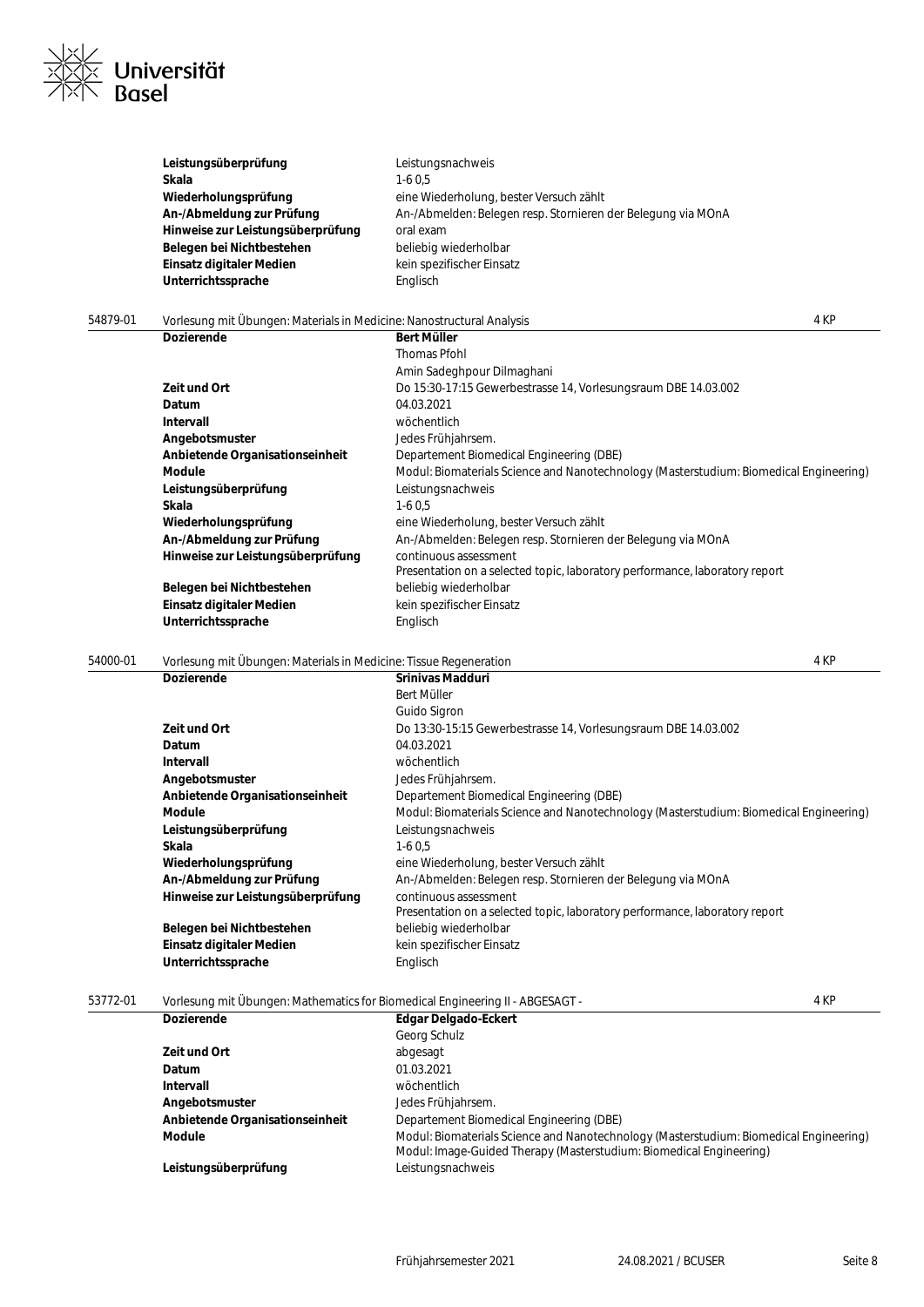

| Skala                             | $1-60.5$                                                     |
|-----------------------------------|--------------------------------------------------------------|
| Wiederholungsprüfung              | eine Wiederholung, bester Versuch zählt                      |
| An-/Abmeldung zur Prüfung         | An-/Abmelden: Belegen resp. Stornieren der Belegung via MOnA |
| Hinweise zur Leistungsüberprüfung | oral exam                                                    |
| Belegen bei Nichtbestehen         | beliebig wiederholbar                                        |
| Einsatz digitaler Medien          | kein spezifischer Einsatz                                    |
| Unterrichtssprache                | Englisch                                                     |
|                                   |                                                              |

# **Modul: Image-Guided Therapy**

| 55664-01 |                                                   | 2 KP<br>Blockkurs: Rapid prototyping for measurement systems, automation, control, artificial intelligence, and virtual reality                                                              |
|----------|---------------------------------------------------|----------------------------------------------------------------------------------------------------------------------------------------------------------------------------------------------|
|          | <b>Dozierende</b>                                 | Nicolas Gerig                                                                                                                                                                                |
|          |                                                   | <b>Georg Rauter</b>                                                                                                                                                                          |
|          | Zeit und Ort                                      | Mo 09:00-17:00 Gewerbestrasse 14                                                                                                                                                             |
|          |                                                   | This course is offered after the semester:                                                                                                                                                   |
|          |                                                   | 16.8.2021 - 20.8.2021                                                                                                                                                                        |
|          |                                                   | Each day 9:00 - 17:00                                                                                                                                                                        |
|          |                                                   | Gewerbestrasse 14, Allschwil                                                                                                                                                                 |
|          | Datum                                             | 01.03.2021                                                                                                                                                                                   |
|          | Intervall                                         | <b>Block</b>                                                                                                                                                                                 |
|          | Angebotsmuster                                    | Jedes Semester                                                                                                                                                                               |
|          | Anbietende Organisationseinheit                   | Departement Biomedical Engineering (DBE)                                                                                                                                                     |
|          | Module                                            | Modul: Image-Guided Therapy (Masterstudium: Biomedical Engineering)<br>Doktorat Biomedizinische Technik: Empfehlungen (PF - Biomedizinische Technik)                                         |
|          | Lernziele                                         | Hardware, and software integration in real-time applications.                                                                                                                                |
|          |                                                   | Basic knowledge in applied control (model-based control, non-linear control, cascade<br>control).                                                                                            |
|          |                                                   | Real-time data extraction using computer vision algorithms.<br>GUI-programming for real-time applications.                                                                                   |
|          | Inhalt                                            | Nowadays, there is large knowledge available about control from a theoretical point of view.                                                                                                 |
|          |                                                   | However, getting an entire setup working from hardware integration, safety, control, up to                                                                                                   |
|          |                                                   | the graphical user interface or virtual environment, is seldom taught.                                                                                                                       |
|          |                                                   | Participants will learn about basic differences in various automatization environments such as                                                                                               |
|          |                                                   | dSPACE, Matlab xPC Target, Matlab/Simulink, LabVIEW, and TwinCAT3. Within one week, the                                                                                                      |
|          |                                                   | participants will learn how to integrate motors, sensors, and safety components in a                                                                                                         |
|          |                                                   | predesigned electric cabinet for automation and control purposes. They will develop an                                                                                                       |
|          |                                                   | automation application for a balancing and visual tracking application, integrate different                                                                                                  |
|          |                                                   | control schemes, and write a graphical user interface to control the application in real-time.                                                                                               |
|          |                                                   | In groups up to four, the participants will learn how to integrate different hardware                                                                                                        |
|          |                                                   | components in a real-time control system (TwinCAT3, Beckhoff). They will learn how to                                                                                                        |
|          |                                                   | account for software safety for an application involving servo motors. After successful                                                                                                      |
|          |                                                   | hardware and software safety integration, different control schemes (model based                                                                                                             |
|          |                                                   | controllers, non-linear controllers, vision-based non-linear controllers, etc.) will be integrated                                                                                           |
|          |                                                   | in Matlab/Simulink. After compilation for TwinCAT3, the controllers will work on an industrial<br>embedded real-time PC. During runtime, the participants will be able adapting controllers- |
|          |                                                   | online, record data, and see the influence of different filters. Consequently, the participants                                                                                              |
|          |                                                   | will program their own graphical user interface (GUI) in the game development engine UNITY.                                                                                                  |
|          |                                                   | This GUI can be interfaced with the real-time environment through an Automation Device                                                                                                       |
|          |                                                   | Specification (ADS), i.e. a field bus interface for TwinCAT3. After first experiments with the                                                                                               |
|          |                                                   | hard and software, two groups will work together for realizing a two-degrees of freedom ball                                                                                                 |
|          |                                                   | balancing application, where each group controls one degree of freedom. The feedback loop                                                                                                    |
|          |                                                   | will be closed through real-time vision-data that needs to be extracted applying feature                                                                                                     |
|          |                                                   | extraction in real-time. Finally, the performance of the teams' solutions to the challenging                                                                                                 |
|          | Leistungsüberprüfung                              | application is evaluated in a friendly competition.                                                                                                                                          |
|          | Skala                                             | Lehrveranst.-begleitend<br>Pass / Fail                                                                                                                                                       |
|          |                                                   |                                                                                                                                                                                              |
|          | Wiederholungsprüfung<br>An-/Abmeldung zur Prüfung | keine Wiederholungsprüfung<br>An-/Abmelden: Belegen resp. Stornieren der Belegung via MOnA                                                                                                   |
|          | Hinweise zur Leistungsüberprüfung                 | Participants, who need credits for their lecture need to inform the lecturer at the begin of the                                                                                             |
|          |                                                   | lecture that they require ECTS credits. The according students will have to perform additional                                                                                               |
|          |                                                   | practical exercises before or after the lecture to verify that they understood the content of the                                                                                            |
|          |                                                   | course. The participants need to be present at least for 80% of the course and need to pass 4                                                                                                |
|          |                                                   | out of 5 small practical exercises.                                                                                                                                                          |
|          |                                                   | The course is rated as failed or passed.                                                                                                                                                     |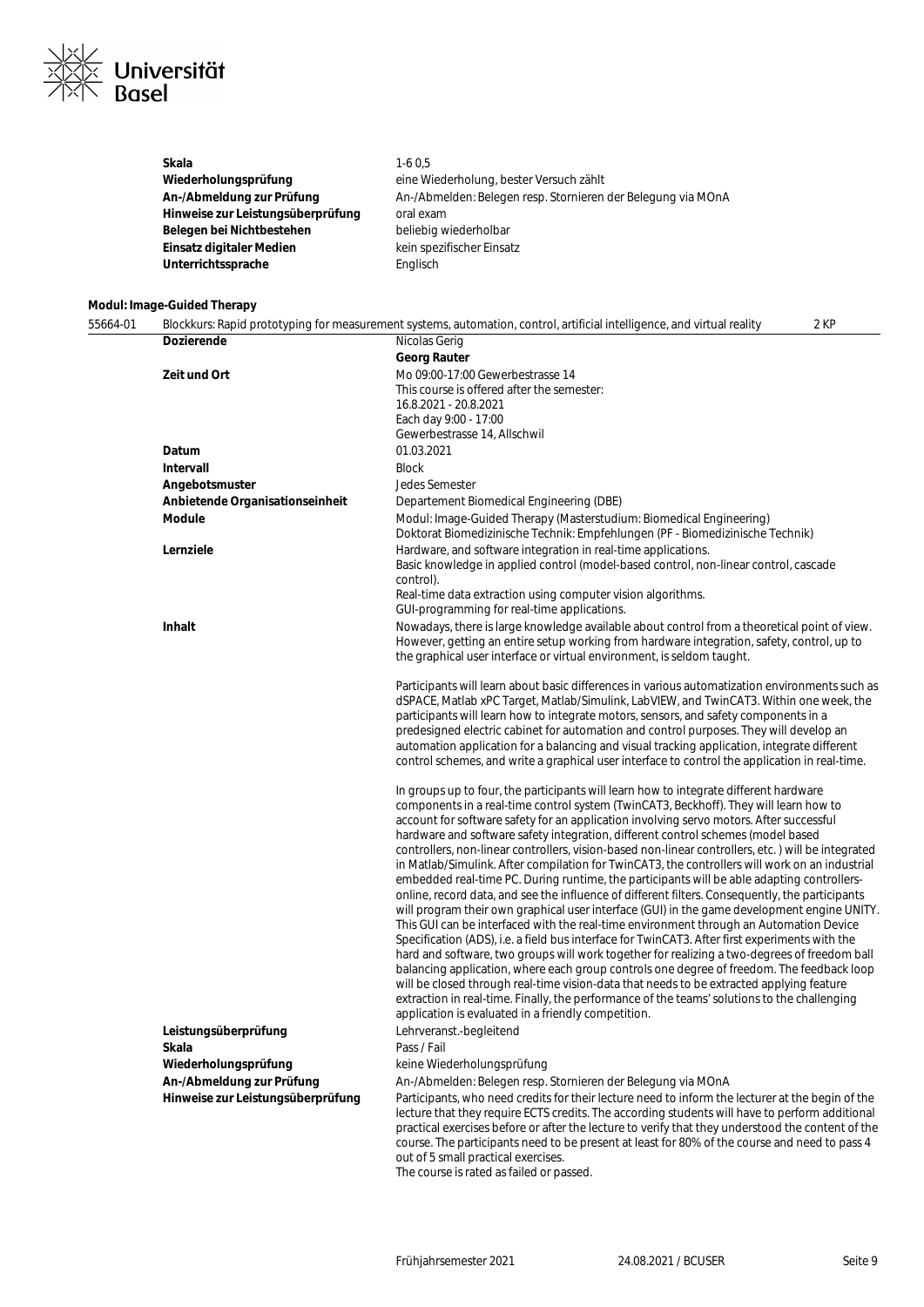

| Belegen bei Nichtbestehen<br>Einsatz digitaler Medien | beliebig wiederholbar<br>kein spezifischer Einsatz                                                                                   |
|-------------------------------------------------------|--------------------------------------------------------------------------------------------------------------------------------------|
| Unterrichtssprache                                    | Englisch                                                                                                                             |
| Teilnahmevoraussetzungen                              | Basic knowledge in control, automation, computer vision, Matlab/Simulink and Unity<br>programming is of advantage, but not required. |
| Bemerkungen                                           | Please bring your own mask in case of team work.                                                                                     |

| 53820-01 | Praktikum: Hands-on Magnetic Resonance Imaging | 5 KP                                                                                                                                                                                                            |  |
|----------|------------------------------------------------|-----------------------------------------------------------------------------------------------------------------------------------------------------------------------------------------------------------------|--|
|          | <b>Dozierende</b>                              | Najat Salameh                                                                                                                                                                                                   |  |
|          |                                                | <b>Mathieu Sarracanie</b>                                                                                                                                                                                       |  |
|          | Zeit und Ort                                   | Mi 15:15-19:00                                                                                                                                                                                                  |  |
|          | Datum                                          | 03.03.2021                                                                                                                                                                                                      |  |
|          | Intervall                                      | wöchentlich                                                                                                                                                                                                     |  |
|          | Angebotsmuster                                 | Jedes Frühjahrsem.                                                                                                                                                                                              |  |
|          | Anbietende Organisationseinheit                | Departement Biomedical Engineering (DBE)                                                                                                                                                                        |  |
|          | <b>Module</b>                                  | Modul: Biomaterials Science and Nanotechnology (Masterstudium: Biomedical Engineering)<br>Modul: Image-Guided Therapy (Masterstudium: Biomedical Engineering)                                                   |  |
|          | Lernziele                                      |                                                                                                                                                                                                                 |  |
|          | <b>Inhalt</b>                                  | Acquisition chain characterization<br>Basic sequence programming (spectroscopy & imaging)<br>Basic signal & image processing related to NMR/MRI<br>Data/results reporting<br>Scientific writing & communication |  |
|          | Leistungsüberprüfung                           | Lehrveranst.-begleitend                                                                                                                                                                                         |  |
|          | Skala                                          | $1-60,5$                                                                                                                                                                                                        |  |
|          | Wiederholungsprüfung                           | keine Wiederholungsprüfung                                                                                                                                                                                      |  |
|          | An-/Abmeldung zur Prüfung                      | An-/Abmelden: Belegen resp. Stornieren der Belegung via MOnA                                                                                                                                                    |  |
|          | Belegen bei Nichtbestehen                      | beliebig wiederholbar                                                                                                                                                                                           |  |
|          | Einsatz digitaler Medien                       | kein spezifischer Einsatz                                                                                                                                                                                       |  |
|          | Unterrichtssprache                             | Englisch                                                                                                                                                                                                        |  |
|          | Teilnahmevoraussetzungen                       | Limited number of students only, priority will be given to students from the module Image-<br>Guided Therapy of the Master in Biomedical Engineering.                                                           |  |
|          |                                                | Basic (NMR/MRI) knowledge required, priority goes to students who passed Principles of<br>Medical Imaging.                                                                                                      |  |
|          |                                                | Last day to register: March 1st 2021                                                                                                                                                                            |  |
|          | Bemerkungen                                    | Minimum number of students $=$ 3                                                                                                                                                                                |  |
|          |                                                | The experiments will take place in the AMT lab (14.00.004) and the data analysis and<br>reporting in the Study area (14.03.003)                                                                                 |  |

| 53821-01 | Praktikum: Medical Image Analysis Lab |                                                                     | 5 KP |
|----------|---------------------------------------|---------------------------------------------------------------------|------|
|          | <b>Dozierende</b>                     | <b>Philippe Claude Cattin</b>                                       |      |
|          |                                       | Antal Horvath                                                       |      |
|          |                                       | Christoph Jud                                                       |      |
|          |                                       | Robin Sandkühler                                                    |      |
|          | Zeit und Ort                          | Mi 13:15-15:00 Gewerbestrasse 14, Vorlesungsraum DBE 14.03.002      |      |
|          | Datum                                 | 03.03.2021                                                          |      |
|          | Intervall                             | wöchentlich                                                         |      |
|          | Angebotsmuster                        | Jedes Frühjahrsem.                                                  |      |
|          | Anbietende Organisationseinheit       | Departement Biomedical Engineering (DBE)                            |      |
|          | <b>Module</b>                         | Modul: Image-Guided Therapy (Masterstudium: Biomedical Engineering) |      |
|          | Leistungsüberprüfung                  | Lehrveranst.-begleitend                                             |      |
|          | Skala                                 | $1-60.5$                                                            |      |
|          | Wiederholungsprüfung                  | keine Wiederholungsprüfung                                          |      |
|          | An-/Abmeldung zur Prüfung             | An-/Abmelden: Belegen resp. Stornieren der Belegung via MOnA        |      |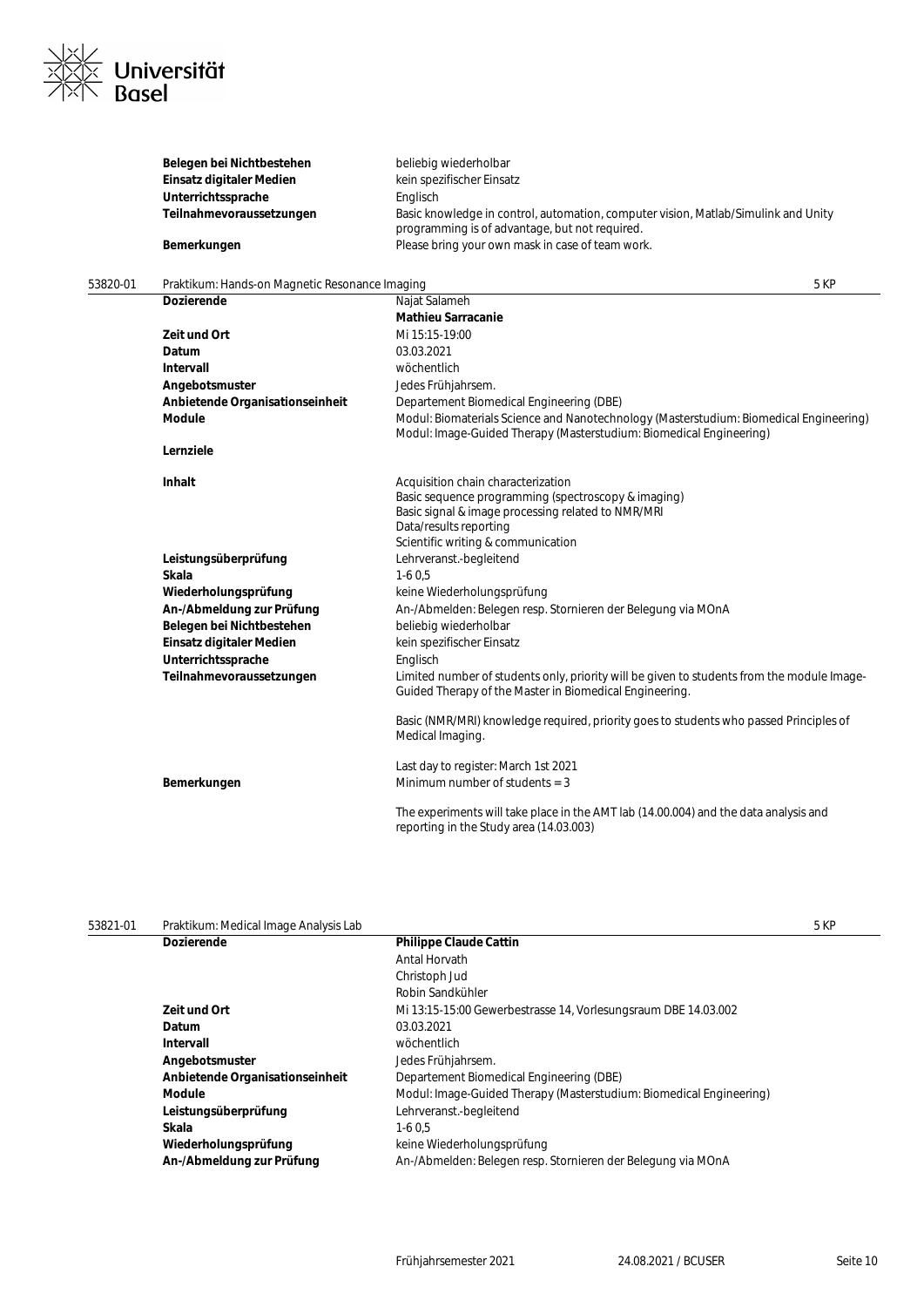

**Hinweise zur Leistungsüberprüfung** continuous assessment **Belegen bei Nichtbestehen**<br> **Einsatz digitaler Medien**<br> **Einsatz digitaler Medien**<br> **Einsatz digitaler Medien Einsatz digitaler Medien Unterrichtssprache** Englisch

### 53822-01 Vorlesung: Advanced Methods in Medical Image Analysis 6 KP

**Dozierende Philippe Claude Cattin** Christoph Jud Robin Sandkühler **Zeit und Ort** Mo 13:15-16:00 - Online Präsenz -**Datum** 01.03.2021 **Intervall** wöchentlich **Angebotsmuster** Jedes Frühjahrsem. **Anbietende Organisationseinheit** Departement Biomedical Engineering (DBE) **Module** Modul: Image-Guided Therapy (Masterstudium: Biomedical Engineering) **Leistungsüberprüfung** Leistungsnachweis **Skala** 1-6 0,5 Wiederholungsprüfung **eine Wiederholung, bester Versuch zählt** An-/Abmeldung zur Prüfung **An-/Abmelden: Belegen resp. Stornieren der Belegung via MOnA Hinweise zur Leistungsüberprüfung** oral exam Belegen bei Nichtbestehen beliebig wiederholbar **Einsatz digitaler Medien** kein spezifischer Einsatz Unterrichtssprache **Englisch** 

## 54876-01 Vorlesung: Applied Engineering in the Hospital 2 KP

|          | Datum                                | Flipped-Classroom<br>02.03.2021                                                        |      |
|----------|--------------------------------------|----------------------------------------------------------------------------------------|------|
|          | <b>Zeit und Ort</b>                  | Di 13:15-15:00 Gewerbestrasse 14, Vorlesungsraum DBE 14.03.002                         |      |
|          | <b>Dozierende</b>                    | <b>Philippe Claude Cattin</b>                                                          |      |
| 53826-01 | Vorlesung: Computer-Assisted Surgery |                                                                                        | 3 KP |
|          | Unterrichtssprache                   | Englisch                                                                               |      |
|          | Einsatz digitaler Medien             | kein spezifischer Einsatz                                                              |      |
|          | Belegen bei Nichtbestehen            | beliebig wiederholbar                                                                  |      |
|          |                                      |                                                                                        |      |
|          |                                      | MCP-exam                                                                               |      |
|          | Hinweise zur Leistungsüberprüfung    | Presence:80% (11/14 sessions) to be admitted to the exam.                              |      |
|          | An-/Abmeldung zur Prüfung            | An-/Abmelden: Belegen resp. Stornieren der Belegung via MOnA                           |      |
|          | Wiederholungsprüfung                 | eine Wiederholung, bester Versuch zählt                                                |      |
|          | Leistungsüberprüfung<br>Skala        | Leistungsnachweis<br>$1-60.5$                                                          |      |
|          |                                      | Modul: Image-Guided Therapy (Masterstudium: Biomedical Engineering)                    |      |
|          | <b>Module</b>                        | Modul: Biomaterials Science and Nanotechnology (Masterstudium: Biomedical Engineering) |      |
|          | Anbietende Organisationseinheit      | Departement Biomedical Engineering (DBE)                                               |      |
|          | Angebotsmuster                       | Jedes Frühjahrsem.                                                                     |      |
|          | Intervall                            | wöchentlich                                                                            |      |
|          | Datum                                | 04.03.2021                                                                             |      |
|          | Zeit und Ort                         | Do 08:15-10:00 Kollegienhaus, Hörsaal 120                                              |      |
|          |                                      | <b>Birgit Westermann</b>                                                               |      |
|          |                                      | Florian Markus Thieringer                                                              |      |
|          |                                      | Daniel Studer                                                                          |      |
|          |                                      | Pablo Sinues                                                                           |      |
|          |                                      | Sven Knecht                                                                            |      |
|          |                                      | Raphael Guzman                                                                         |      |
|          |                                      | Martin T.R. Grapow                                                                     |      |
|          |                                      | Cristina Granziera                                                                     |      |
|          |                                      | <b>Niklaus F. Friederich</b>                                                           |      |
|          |                                      | Alexandre Datta                                                                        |      |
|          |                                      | Stephanie Bridenbaugh                                                                  |      |
|          | <b>Dozierende</b>                    | Grzegorz Bauman                                                                        |      |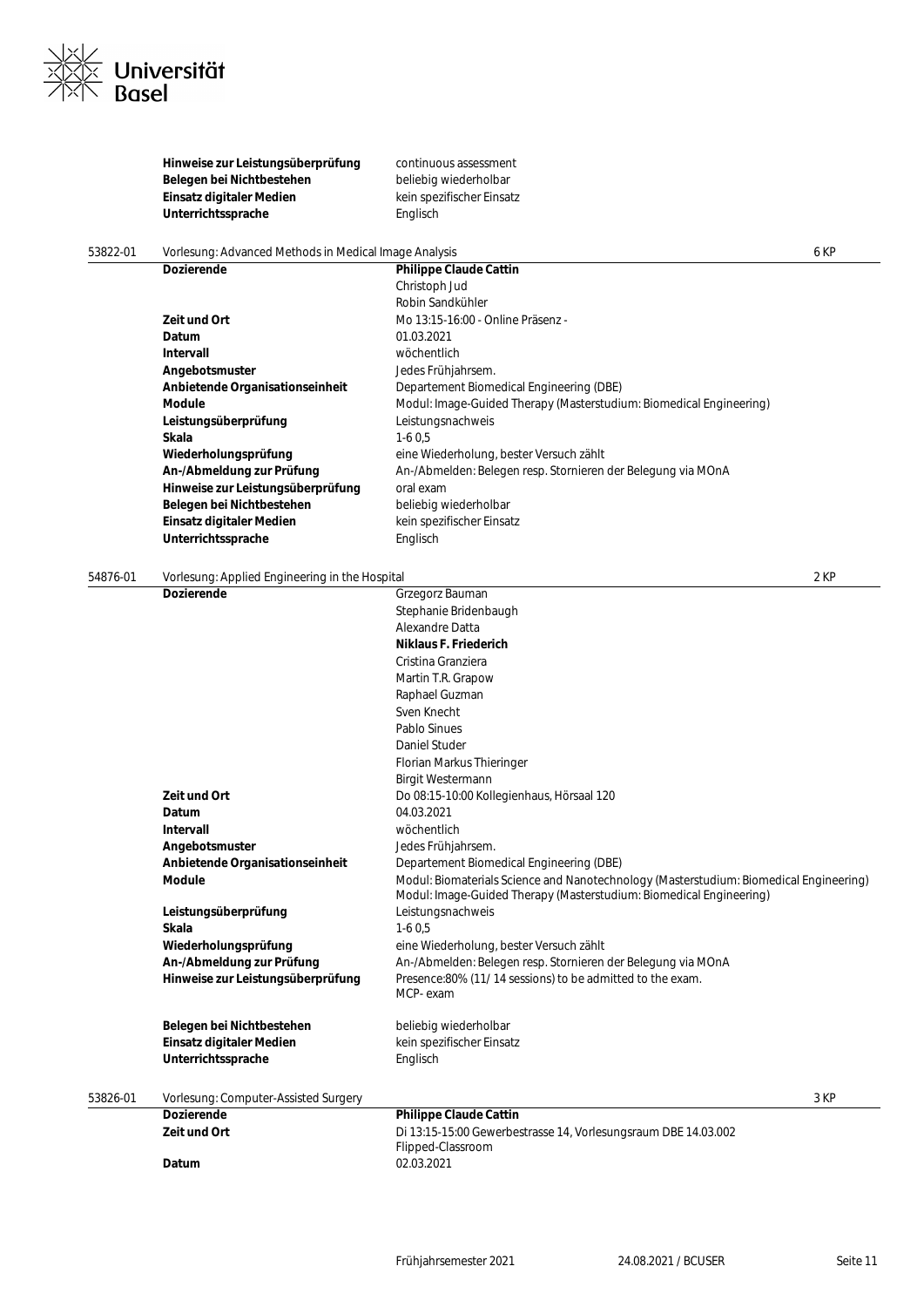

|          | Intervall<br>Angebotsmuster<br>Anbietende Organisationseinheit<br><b>Module</b><br>Leistungsüberprüfung<br>Skala<br>Wiederholungsprüfung<br>An-/Abmeldung zur Prüfung<br>Hinweise zur Leistungsüberprüfung<br>Belegen bei Nichtbestehen | wöchentlich<br>Jedes Frühjahrsem.<br>Departement Biomedical Engineering (DBE)<br>Modul: Image-Guided Therapy (Masterstudium: Biomedical Engineering)<br>Leistungsnachweis<br>$1-60,5$<br>eine Wiederholung, bester Versuch zählt<br>An-/Abmelden: Belegen resp. Stornieren der Belegung via MOnA<br>oral exam<br>beliebig wiederholbar                                                                                                                                                                                                                                                                                                                                                                                                                                                                                                                                                                                                                                                                                                                                                                                                                                                                                                                                                                                                                                                                                                                                                                                                                                                                                                                                                                                                                                                                                                                                                                                                                                                                                                                                                                   |
|----------|-----------------------------------------------------------------------------------------------------------------------------------------------------------------------------------------------------------------------------------------|----------------------------------------------------------------------------------------------------------------------------------------------------------------------------------------------------------------------------------------------------------------------------------------------------------------------------------------------------------------------------------------------------------------------------------------------------------------------------------------------------------------------------------------------------------------------------------------------------------------------------------------------------------------------------------------------------------------------------------------------------------------------------------------------------------------------------------------------------------------------------------------------------------------------------------------------------------------------------------------------------------------------------------------------------------------------------------------------------------------------------------------------------------------------------------------------------------------------------------------------------------------------------------------------------------------------------------------------------------------------------------------------------------------------------------------------------------------------------------------------------------------------------------------------------------------------------------------------------------------------------------------------------------------------------------------------------------------------------------------------------------------------------------------------------------------------------------------------------------------------------------------------------------------------------------------------------------------------------------------------------------------------------------------------------------------------------------------------------------|
|          | Einsatz digitaler Medien<br>Unterrichtssprache                                                                                                                                                                                          | kein spezifischer Einsatz<br>Englisch                                                                                                                                                                                                                                                                                                                                                                                                                                                                                                                                                                                                                                                                                                                                                                                                                                                                                                                                                                                                                                                                                                                                                                                                                                                                                                                                                                                                                                                                                                                                                                                                                                                                                                                                                                                                                                                                                                                                                                                                                                                                    |
| 19165-01 | Vorlesung: Einführung in die angewandte Nano-Wissenschaftsethik                                                                                                                                                                         | 3 KP                                                                                                                                                                                                                                                                                                                                                                                                                                                                                                                                                                                                                                                                                                                                                                                                                                                                                                                                                                                                                                                                                                                                                                                                                                                                                                                                                                                                                                                                                                                                                                                                                                                                                                                                                                                                                                                                                                                                                                                                                                                                                                     |
|          | Dozierende                                                                                                                                                                                                                              | <b>Roberto Andorno</b>                                                                                                                                                                                                                                                                                                                                                                                                                                                                                                                                                                                                                                                                                                                                                                                                                                                                                                                                                                                                                                                                                                                                                                                                                                                                                                                                                                                                                                                                                                                                                                                                                                                                                                                                                                                                                                                                                                                                                                                                                                                                                   |
|          | Zeit und Ort                                                                                                                                                                                                                            | Mo 16:15-18:30 - Online Präsenz -                                                                                                                                                                                                                                                                                                                                                                                                                                                                                                                                                                                                                                                                                                                                                                                                                                                                                                                                                                                                                                                                                                                                                                                                                                                                                                                                                                                                                                                                                                                                                                                                                                                                                                                                                                                                                                                                                                                                                                                                                                                                        |
|          | Datum                                                                                                                                                                                                                                   | 01.03.2021                                                                                                                                                                                                                                                                                                                                                                                                                                                                                                                                                                                                                                                                                                                                                                                                                                                                                                                                                                                                                                                                                                                                                                                                                                                                                                                                                                                                                                                                                                                                                                                                                                                                                                                                                                                                                                                                                                                                                                                                                                                                                               |
|          | Intervall                                                                                                                                                                                                                               | 14-täglich                                                                                                                                                                                                                                                                                                                                                                                                                                                                                                                                                                                                                                                                                                                                                                                                                                                                                                                                                                                                                                                                                                                                                                                                                                                                                                                                                                                                                                                                                                                                                                                                                                                                                                                                                                                                                                                                                                                                                                                                                                                                                               |
|          | Angebotsmuster                                                                                                                                                                                                                          | Jedes Frühjahrsem.                                                                                                                                                                                                                                                                                                                                                                                                                                                                                                                                                                                                                                                                                                                                                                                                                                                                                                                                                                                                                                                                                                                                                                                                                                                                                                                                                                                                                                                                                                                                                                                                                                                                                                                                                                                                                                                                                                                                                                                                                                                                                       |
|          | Anbietende Organisationseinheit                                                                                                                                                                                                         | Institut für Bio- und Medizinethik                                                                                                                                                                                                                                                                                                                                                                                                                                                                                                                                                                                                                                                                                                                                                                                                                                                                                                                                                                                                                                                                                                                                                                                                                                                                                                                                                                                                                                                                                                                                                                                                                                                                                                                                                                                                                                                                                                                                                                                                                                                                       |
|          | <b>Module</b>                                                                                                                                                                                                                           | Basismodul (Teil A) (Transfakultäre Querschnittsprogramme im freien Kreditpunkte-Bereich)<br>Basismodul (Teil B) (Transfakultäre Querschnittsprogramme im freien Kreditpunkte-Bereich)<br>Modul: Biomaterials Science and Nanotechnology (Masterstudium: Biomedical Engineering)<br>Modul: Image-Guided Therapy (Masterstudium: Biomedical Engineering)<br>Wahlbereich Bachelor Nanowissenschaften: Empfehlungen (Bachelorstudium:<br>Nanowissenschaften)<br>Doktorat Bio- und Medizinethik: Empfehlungen (PF - Bio- und Medizinethik)<br>Doktorat Medizin- und Gesundheitsethik: Empfehlungen (PF - Medizin- und Gesundheitsethik<br>(Studienbeginn vor 01.02.2015))                                                                                                                                                                                                                                                                                                                                                                                                                                                                                                                                                                                                                                                                                                                                                                                                                                                                                                                                                                                                                                                                                                                                                                                                                                                                                                                                                                                                                                    |
|          | Inhalt                                                                                                                                                                                                                                  | This seminar is designed as an introduction to ethics, with a focus on the ethical principles<br>that are relevant to scientific research and, more specifically, to nanosciences and<br>nanotechnologies. It aims to provide students with a set of criteria for handling ethical<br>dilemmas, to facilitate the understanding of legal and human rights principles relating to<br>science and technology, to explore the ethical issues raised by nanosciences and<br>nanotechnologies, to raise awareness about Swiss and international guidelines on scientific<br>integrity, and to offer a room for free discussion on cases of scientific misconduct.<br>The topics to be addressed during the seminar include:<br>1. Ethics as practical rationality. The good as goal of the moral action. The elements of the<br>moral action. The importance of intention. Factors limiting moral responsibility. Overview of<br>main ethical theories. Universalism and relativism.<br>2. Ethics and law. Interaction. Similarities and differences. The common good as goal of the<br>legal system. Human dignity and human rights. The right to life. The right to health. The right<br>to privacy. The right to science.<br>3. Sustainable development. Intergenerational justice: the duties to prevent harm to present<br>and future generations, and to preserve the environment.<br>4. Assessing risk. The precautionary principle. History. Conditions for its application. Examples<br>of precautionary measures.<br>5. Ethical issues in nanosciences and nanotechnologies (nanoethics). Dilemmas in<br>nanomedicine: the potential toxicity of nanomaterials; the gap between diagnosis and<br>therapy; privacy and confidentiality issues; the challenge of human enhancement.<br>6. Dual use dilemmas: the responsibility of scientists and society.<br>7. Scientific integrity. The role of science in society. Famous cases of scientific misconduct.<br>Fabrication and falsification of data, plagiarism, conflicts of interest. Publication ethics. Swiss<br>and international guidelines. |
|          | Literatur                                                                                                                                                                                                                               | I. General<br>· Aristotle, Nicomachean Ethics. Available at: http://classics.mit.edu/Aristotle/nicomachaen.<br>html<br>· Pieper, Annemarie, Einführung in die Ethik. 7th ed. Tübingen: Francke Verlag, 2017.<br>• Seebauer, Edmund D., Barry, Robert L., Fundamentals of Ethics for Scientists and Engineers,<br>New York: Oxford University Press, 2001.<br>· Macrina, Francis, Scientific Integrity. An Introductory Text with Cases, Washington: ASM<br>Press, 2014.<br>II. Nanoethics<br>• EU Commission, A code of conduct for responsible nanosciences and nanotechnologies,                                                                                                                                                                                                                                                                                                                                                                                                                                                                                                                                                                                                                                                                                                                                                                                                                                                                                                                                                                                                                                                                                                                                                                                                                                                                                                                                                                                                                                                                                                                       |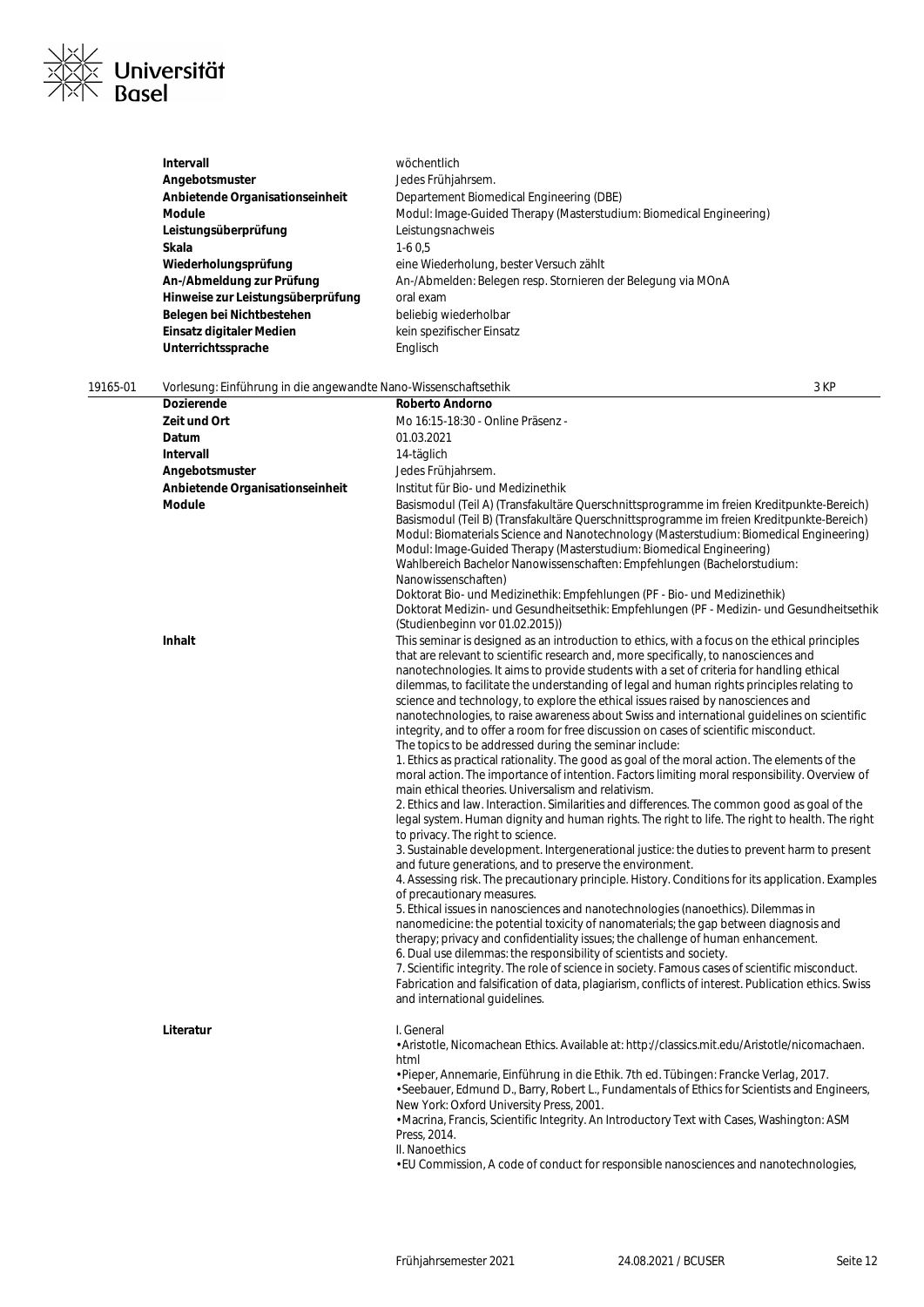|                                   | 2008. At:                                                                                                                                    |
|-----------------------------------|----------------------------------------------------------------------------------------------------------------------------------------------|
|                                   | http://ec.europa.eu/research/science-society/document_library/pdf_06/nanocode-apr09_en.                                                      |
|                                   | pdf<br>. Gordijn, Bert and Cutter, Anthony Mark (eds.), In Pursuit of Nanoethics, Dordrecht: Springer,                                       |
|                                   | 2013.                                                                                                                                        |
|                                   | • Ten Have, Henk (ed.), Nanotechnologies, Ethics and Politics, Paris, UNESCO, 2007.                                                          |
|                                   | III. Guidelines on scientific integrity                                                                                                      |
|                                   | University of Basel                                                                                                                          |
|                                   | · Regulation regarding scientific integrity, 2018.<br>In German: https://www.unibas.ch/de/Forschung/Forschen-in-Basel/Werte-Grundsaetze.html |
|                                   | In English: https://www.unibas.ch/en/Research/Research-in-Basel/Values-and-Principles.html                                                   |
|                                   | <b>Swiss Academies of Sciences</b>                                                                                                           |
|                                   | . Integrity in scientific research. Principles and procedures, 2008.                                                                         |
|                                   | http://www.akademien-schweiz.ch/en/index/Portrait/Kommissionen-AG/Wissenschaftliche-                                                         |
|                                   | Integritaet.html<br>Swiss National Science Foundation (SNSF)                                                                                 |
|                                   | · Regulations on scientific misconduct, 2016.                                                                                                |
|                                   | http://www.snf.ch/SiteCollectionDocuments/ueb_org_fehlverh_gesuchstellende_e.pdf                                                             |
|                                   | European Science Foundation (ESF)                                                                                                            |
|                                   | · European Code of Conduct for Research Integrity, 2011. http://ec.europa.eu/research/                                                       |
|                                   | participants/data/ref/h2020/other/hi/h2020-ethics_code-of-conduct_en.pdf                                                                     |
|                                   | Bibliography on specific topics will be recommended individually, upon student request.                                                      |
| Weblink                           | http://ibmb.unibas.ch/teaching/                                                                                                              |
| Leistungsüberprüfung              | Lehrveranst.-begleitend                                                                                                                      |
| Skala                             | Pass / Fail                                                                                                                                  |
| Wiederholungsprüfung              | keine Wiederholungsprüfung                                                                                                                   |
| An-/Abmeldung zur Prüfung         | An-/Abmelden: Belegen resp. Stornieren der Belegung via MOnA                                                                                 |
| Hinweise zur Leistungsüberprüfung | · Attendance                                                                                                                                 |
|                                   | • Active participation in the discussion<br>•20 minutes presentation                                                                         |
|                                   |                                                                                                                                              |
|                                   | Grading pass/fail                                                                                                                            |
| Belegen bei Nichtbestehen         | beliebig wiederholbar                                                                                                                        |
| Einsatz digitaler Medien          | kein spezifischer Einsatz                                                                                                                    |
| Unterrichtssprache                | Englisch                                                                                                                                     |
| Bemerkungen                       | Ehemaliger Titel der Vorlesung: Einführung in die Angewandte Ethik für Studierende der                                                       |
|                                   | Nanowissenschaften<br>The seminar is structured in seven sessions of 2.5 hours each taking place on Mondays every                            |
|                                   | two weeks on the following days:                                                                                                             |
|                                   | -Mo. 1 March 2021                                                                                                                            |
|                                   | -Mo 15 March 2021                                                                                                                            |
|                                   | -Mo 29 March 2021                                                                                                                            |
|                                   | -Mo 12 April 2021                                                                                                                            |
|                                   | -Mo 26 April 2021<br>-Mo 10 May 2021                                                                                                         |
|                                   | -Mo 17 May 2021 (as 24 May is "Pfingstmontag", that session takes place one week earlier)                                                    |
|                                   |                                                                                                                                              |
|                                   | Sessions combine lectures by the instructor, presentations by participants, individual and                                                   |
|                                   | small group practical exercises, and large group discussions.                                                                                |
|                                   |                                                                                                                                              |

| 48186-01 | Vorlesung: Laser and Optics in Medicine |                                                          | 6 KF |
|----------|-----------------------------------------|----------------------------------------------------------|------|
|          | <b>Dozierende</b>                       | Ferda Canbaz                                             |      |
|          |                                         | Azhar Zam                                                |      |
|          | Zeit und Ort                            | Mi 09:15-12:00 - Online Präsenz -                        |      |
|          |                                         | Location Practical Work: Gewerbestrasse 12 DRE 12 03 001 |      |

**Angebotsmuster** Jedes Frühjahrsem.

Location Practical Work: Gewerbestrasse 12, DBE 12.03.001. **Datum** 03.03.2021 **Intervall** wöchentlich **Anbietende Organisationseinheit** Departement Biomedical Engineering (DBE)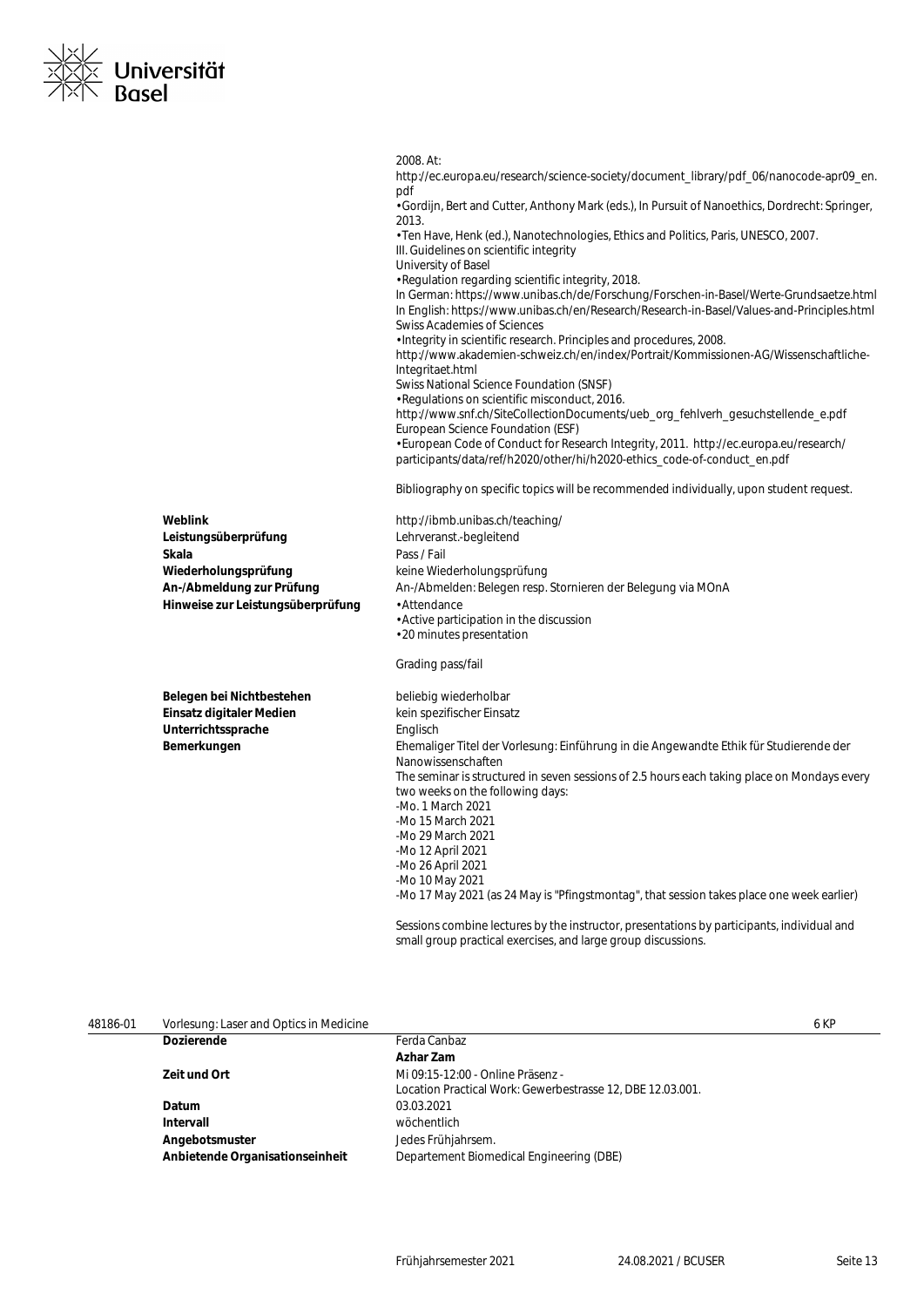

| Module<br>Inhalt                  | Modul: Biomaterials Science and Nanotechnology (Masterstudium: Biomedical Engineering)<br>Modul: Image-Guided Therapy (Masterstudium: Biomedical Engineering)<br>Doktorat Biomedizinische Technik: Empfehlungen (PF - Biomedizinische Technik)<br>Introduction:<br>Nature of light, fundamentals of light-matter interactions, photobiology, photophysics,<br>photochemistry, laser and light sources, laser safety.                 |
|-----------------------------------|--------------------------------------------------------------------------------------------------------------------------------------------------------------------------------------------------------------------------------------------------------------------------------------------------------------------------------------------------------------------------------------------------------------------------------------|
|                                   | Light-Tissue Interactions:<br>Photochemical interaction, biostimulation, photo-thermal effects, photoablation, plasma-<br>induced ablation, photo-acoustic effects, photon transport, monte carlo simulations, adding<br>doubling method.                                                                                                                                                                                            |
|                                   | Spectroscopy:<br>Absorption, diffuse reflectance, fluorescence, Raman and tissue spectroscopy                                                                                                                                                                                                                                                                                                                                        |
|                                   | Biosensors:<br>Principles of optical biosensing, optical geometries for biosensors and biosensing methods.                                                                                                                                                                                                                                                                                                                           |
|                                   | Bioimaging Principles and Techniques:<br>Introduction to optical microscopy, principle of image formation, amplitude and phase<br>microscopy, polarization, fluorescence and confocal microscopy, optical diffraction<br>tomography and new microscopic techniques.                                                                                                                                                                  |
|                                   | 2D Bioimaging:<br>Endoscopy, videomicroscopy, diffuse reflectance, laser Doppler perfusion imaging, laser<br>speckle perfusion imaging,.                                                                                                                                                                                                                                                                                             |
|                                   | 3D Bioimaging:<br>Optical coherence tomography, polarimetry, diffuse optical tomography, photothermal<br>imaging, photoacoustic imaging and optical biopsy.                                                                                                                                                                                                                                                                          |
|                                   | Applications Laser and Optics in Medicine and Biology:<br>Biophotonics applications in medicine, laser tweezers and scissors, microarray and<br>microfluidic technologies for genomics and proteomics, flow cytometry, bioluminescence,<br>bio-nanophotonics, opto-genetics, tissue engineering with light and data analysis in<br>Biophotonics.                                                                                     |
| Literatur                         | Recommended Reading:<br>Prasad, P.N., "Introduction to Biophotonics", (Wiley-VCH), 2003<br>Wang, LV and Wu HI, Biomedical Optics, Principles and Imaging, (Wiley-VCH), 2007,<br>Demchenko, A P "Introduction to Fluorescence Sensing", Springer, 2008<br>Popp, Tuchin, Chiou, Heinemann (Editors) Handbook of Biophotonics, 3 Volume Set, (Wiley-<br>VCH), 2012.<br>Leahy, M.J. editor, Microcirculation Imaging, (Wiley-VCH), 2012. |
| Weblink                           | http://dbe.unibas.ch/teaching                                                                                                                                                                                                                                                                                                                                                                                                        |
| Leistungsüberprüfung              | Leistungsnachweis                                                                                                                                                                                                                                                                                                                                                                                                                    |
| Skala                             | $1-60,5$                                                                                                                                                                                                                                                                                                                                                                                                                             |
| Wiederholungsprüfung              | eine Wiederholung, bester Versuch zählt                                                                                                                                                                                                                                                                                                                                                                                              |
| An-/Abmeldung zur Prüfung         | An-/Abmelden: Belegen resp. Stornieren der Belegung via MOnA                                                                                                                                                                                                                                                                                                                                                                         |
| Hinweise zur Leistungsüberprüfung | Attendance 10%, Practical Work 20%, Quiz 20% and Final oral Exam 50%                                                                                                                                                                                                                                                                                                                                                                 |
| Belegen bei Nichtbestehen         | beliebig wiederholbar                                                                                                                                                                                                                                                                                                                                                                                                                |
| Einsatz digitaler Medien          | kein spezifischer Einsatz                                                                                                                                                                                                                                                                                                                                                                                                            |
| Unterrichtssprache                | Englisch                                                                                                                                                                                                                                                                                                                                                                                                                             |

| 54877-01 | Vorlesung: Regulatory Affairs and its Applications |                                          | 2 KP |
|----------|----------------------------------------------------|------------------------------------------|------|
|          | <b>Dozierende</b>                                  | <b>Philippe Claude Cattin</b>            |      |
|          |                                                    | Nila-Pia Rähle                           |      |
|          |                                                    | Jan Stifter                              |      |
|          | Zeit und Ort                                       | Fr 13:15-17:00 - Online Präsenz -        |      |
|          |                                                    | Detailed Timetable shared in ADAM        |      |
|          | Datum                                              | 26.03.2021                               |      |
|          | Intervall                                          | 14-täglich                               |      |
|          | Angebotsmuster                                     | Jedes Frühjahrsem.                       |      |
|          | Anbietende Organisationseinheit                    | Departement Biomedical Engineering (DBE) |      |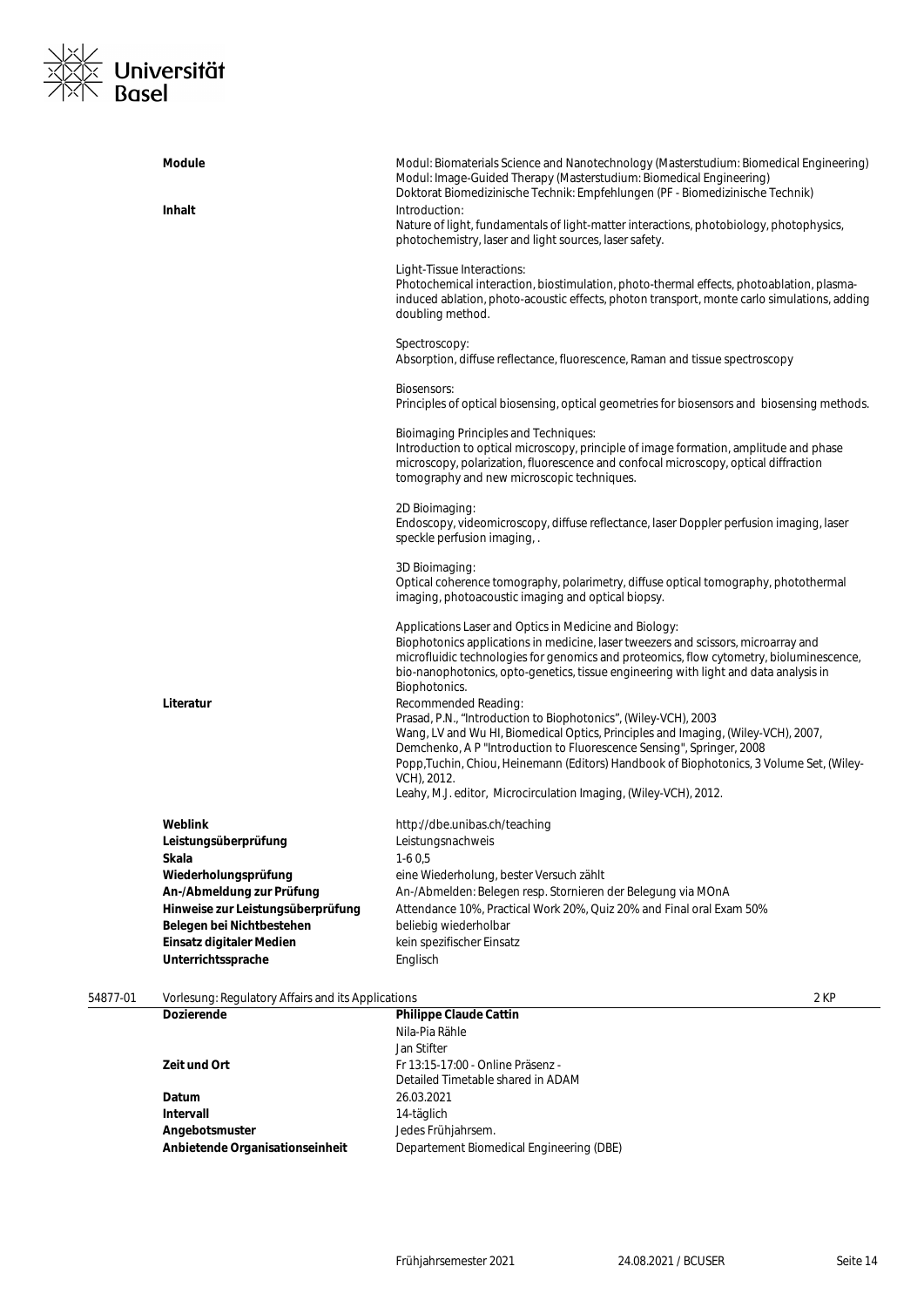

| Module                            | Modul: Biomaterials Science and Nanotechnology (Masterstudium: Biomedical Engineering) |
|-----------------------------------|----------------------------------------------------------------------------------------|
|                                   | Modul: Image-Guided Therapy (Masterstudium: Biomedical Engineering)                    |
| Inhalt                            | - Med Tech Start Up, Technology Management, Company Structure,                         |
|                                   | - Med tech Regulatory Affairs (Swissmedic, EMA, FDA), Notified Bodies,                 |
|                                   | - Intellectual Property, Licences, Patents                                             |
| Leistungsüberprüfung              | Leistungsnachweis                                                                      |
| Skala                             | $1-60.5$                                                                               |
| Wiederholungsprüfung              | eine Wiederholung, bester Versuch zählt                                                |
| An-/Abmeldung zur Prüfung         | An-/Abmelden: Belegen resp. Stornieren der Belegung via MOnA                           |
| Hinweise zur Leistungsüberprüfung | Multiple Choice Exam                                                                   |
| Belegen bei Nichtbestehen         | beliebig wiederholbar                                                                  |
| Einsatz digitaler Medien          | kein spezifischer Einsatz                                                              |
| Unterrichtssprache                | Englisch                                                                               |

| 48882-01 | + Vorlesung mit Übungen: Applied control |                                                                                                                                                                                                                                                                                                                                                                                                                                                                                                                                                                                                                                                                                                                                                                                                                                                                                                                                                                                                                                                | 5 KP |
|----------|------------------------------------------|------------------------------------------------------------------------------------------------------------------------------------------------------------------------------------------------------------------------------------------------------------------------------------------------------------------------------------------------------------------------------------------------------------------------------------------------------------------------------------------------------------------------------------------------------------------------------------------------------------------------------------------------------------------------------------------------------------------------------------------------------------------------------------------------------------------------------------------------------------------------------------------------------------------------------------------------------------------------------------------------------------------------------------------------|------|
|          | <b>Dozierende</b>                        | Nicolas Gerig                                                                                                                                                                                                                                                                                                                                                                                                                                                                                                                                                                                                                                                                                                                                                                                                                                                                                                                                                                                                                                  |      |
|          |                                          | <b>Georg Rauter</b>                                                                                                                                                                                                                                                                                                                                                                                                                                                                                                                                                                                                                                                                                                                                                                                                                                                                                                                                                                                                                            |      |
|          | Zeit und Ort                             | Mo 08:15-11:00 - Online Präsenz -                                                                                                                                                                                                                                                                                                                                                                                                                                                                                                                                                                                                                                                                                                                                                                                                                                                                                                                                                                                                              |      |
|          | Datum                                    | 01.03.2021                                                                                                                                                                                                                                                                                                                                                                                                                                                                                                                                                                                                                                                                                                                                                                                                                                                                                                                                                                                                                                     |      |
|          | Intervall                                | wöchentlich                                                                                                                                                                                                                                                                                                                                                                                                                                                                                                                                                                                                                                                                                                                                                                                                                                                                                                                                                                                                                                    |      |
|          | Angebotsmuster                           | Jedes Frühjahrsem.                                                                                                                                                                                                                                                                                                                                                                                                                                                                                                                                                                                                                                                                                                                                                                                                                                                                                                                                                                                                                             |      |
|          | Anbietende Organisationseinheit          | Departement Biomedical Engineering (DBE)                                                                                                                                                                                                                                                                                                                                                                                                                                                                                                                                                                                                                                                                                                                                                                                                                                                                                                                                                                                                       |      |
|          | <b>Module</b>                            | Modul: Image-Guided Therapy (Masterstudium: Biomedical Engineering)<br>Doktorat Biomedizinische Technik: Empfehlungen (PF - Biomedizinische Technik)                                                                                                                                                                                                                                                                                                                                                                                                                                                                                                                                                                                                                                                                                                                                                                                                                                                                                           |      |
|          | Lernziele                                | The goal is to make students aware of a variety of different control principles for linear time-<br>invariant systems (LTI-systems), their advantages and disadvantages. The knowledge is<br>supported by practical examples tested in Matlab/Simulink and TwinCAT3 on a real robot<br>(inverted pendulum)                                                                                                                                                                                                                                                                                                                                                                                                                                                                                                                                                                                                                                                                                                                                     |      |
|          | Inhalt                                   | The lecture is split into a lecture part, where students learn theoretical aspects on control and<br>a practical part where they apply their knowledge on a real robotic system.                                                                                                                                                                                                                                                                                                                                                                                                                                                                                                                                                                                                                                                                                                                                                                                                                                                               |      |
|          |                                          | The lecture will build upon basics in continuous linear time-invariant systems (LTI-systems,<br>taught in 26937-01_Data Processing and Control). Starting with time discrete systems, the<br>students will learn transforming time continuous systems to time discrete ones, see how to<br>design simple controllers (PID), will employ Bode plots for control design according to certain<br>requirements (cutoff frequency, phase margin, remaining error), test stability of systems using<br>the Nyquist criterium.<br>Furthermore, the students will learn about state transform and the invariance of transfer<br>functions on state transform. The state transform consecutively used to bring control systems<br>to first and second standard form to derive observability and controlability criteria. In a final<br>theoretical part of the lecture, the students will learn about state control based on controller-<br>canonical form, stabilization around an arbitrary operating point, observers, and finally<br>Kalman filter. |      |
|          | Literatur                                | In the practical part of the lecture, the students will work in groups on an inverted pendulum<br>setup using Matlab/Simulink and TwinCAT3. The task will be to design controllers to swing<br>the pendulum up in a first case and to keep it upright in a second case. The students should<br>design at least 2 different controllers to maintain the pendulum upright despite of<br>disturbances and compare their controllers' performance.<br>Control Systems 1 (IRT at TU-Graz, Austria)<br>https://www.tugraz.at/institute/irt/lehre/ergaenzende-informationen/control-systems-1/                                                                                                                                                                                                                                                                                                                                                                                                                                                        |      |
|          |                                          | Control Systems 2 (IRT at TU-Graz, Austria)<br>https://www.tugraz.at/institute/irt/lehre/ergaenzende-informationen/control-systems-2/                                                                                                                                                                                                                                                                                                                                                                                                                                                                                                                                                                                                                                                                                                                                                                                                                                                                                                          |      |
|          |                                          | Hans Peter Geering, Regelungstechnik: Mathematische Grundlagen, Entwurfsmethoden,<br>Beispiele, Springer                                                                                                                                                                                                                                                                                                                                                                                                                                                                                                                                                                                                                                                                                                                                                                                                                                                                                                                                       |      |
|          |                                          | Hans Peter Geering, Optimal Control with Engineering Applications, Springer                                                                                                                                                                                                                                                                                                                                                                                                                                                                                                                                                                                                                                                                                                                                                                                                                                                                                                                                                                    |      |
|          |                                          | The following literature exceeds the content of the lecture, but is recommended for the<br>interested reader for his/her future lectures or work in the field of control:<br>FiOrdOs http://fiordos.ethz.ch/dokuwiki/doku.php                                                                                                                                                                                                                                                                                                                                                                                                                                                                                                                                                                                                                                                                                                                                                                                                                  |      |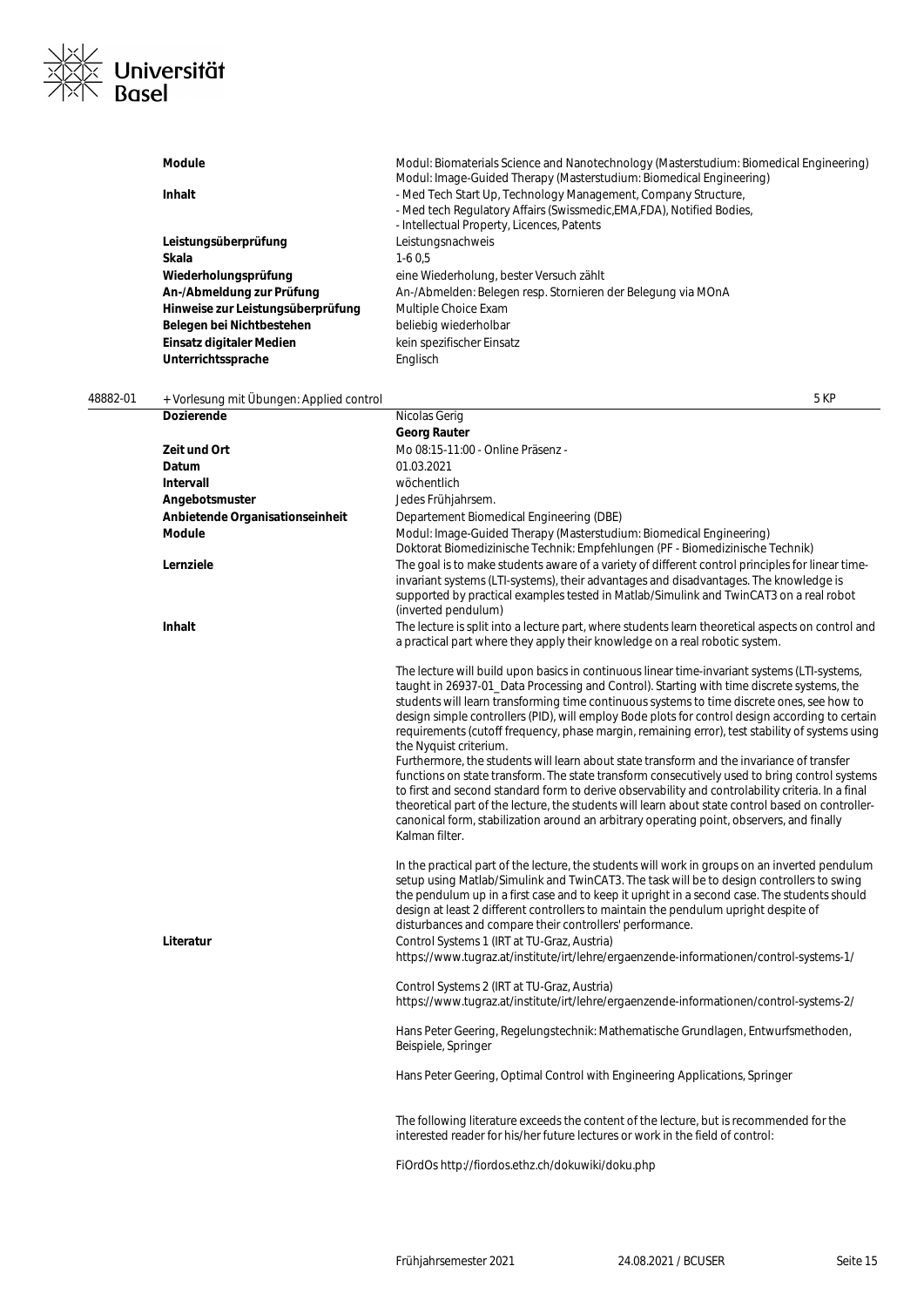

|                                          | T. Murakami, F. Yu, and K. Ohnishi, "Torque sensorless control in<br>multidegree-of-freedom manipulator," IEEE Transactions on Industrial<br>Electronics, vol. 40, no. 2, pp. 259-265, 1993.                                                                                                                                                                                                                                                                                                                                                                        |
|------------------------------------------|---------------------------------------------------------------------------------------------------------------------------------------------------------------------------------------------------------------------------------------------------------------------------------------------------------------------------------------------------------------------------------------------------------------------------------------------------------------------------------------------------------------------------------------------------------------------|
|                                          | A. Kato and K. Ohnishi, "Robust force sensorless control in motion<br>control system," 9th IEEE International Workshop on Advanced Motion<br>Control, 2006., pp. 165-170, 2006.                                                                                                                                                                                                                                                                                                                                                                                     |
|                                          | J. C. Hsu, A. U. Mayer, Modern Control Principles and Applications, McGraw Hill, New York,<br>1968                                                                                                                                                                                                                                                                                                                                                                                                                                                                  |
|                                          | M. Athans, P. L. Falb, Optimal Control, McGraw Hill, New York, 1966                                                                                                                                                                                                                                                                                                                                                                                                                                                                                                 |
|                                          | M. Papageorgiou, Optimierung, Oldenbourg Verlag, München, 1991                                                                                                                                                                                                                                                                                                                                                                                                                                                                                                      |
|                                          | O. Föllinger, Optimierung dynamischer Systeme - eine Einführung für Ingenieure, R.<br>Oldenbourg Verlag, München, 1985                                                                                                                                                                                                                                                                                                                                                                                                                                              |
| Weblink<br>Leistungsüberprüfung<br>Skala | Dimitri P. Bertsekas, Dynamic Programming and Optimal Control, Athena Scientific<br>http://dbe.unibas.ch/teaching<br>Leistungsnachweis<br>$1-60.5$                                                                                                                                                                                                                                                                                                                                                                                                                  |
| Wiederholungsprüfung                     | eine Wiederholung, bester Versuch zählt                                                                                                                                                                                                                                                                                                                                                                                                                                                                                                                             |
| An-/Abmeldung zur Prüfung                | An-/Abmelden: Belegen resp. Stornieren der Belegung via MOnA                                                                                                                                                                                                                                                                                                                                                                                                                                                                                                        |
| Hinweise zur Leistungsüberprüfung        | Form: 2 homework assignments, group work, oral exam                                                                                                                                                                                                                                                                                                                                                                                                                                                                                                                 |
|                                          | The students will have to hand in homework for the lectures until the end of the semester.<br>80% of the homework should be evaluated positive. In addition, the students have to<br>complete practical work on a robotic system using Matlab/Simulink and TwinCAT3 during the<br>semester (can be accomplished in small groups). The combination of Matlab/Simulink and<br>TwinCAT3 is taught in a preeceeding block course one week before the beginning of every<br>semester (55664-01 - Block course) and is therefore a requirement for attending this course. |
|                                          | The homework and practical work will be discussed individually during an oral exam at the<br>end of the semester.                                                                                                                                                                                                                                                                                                                                                                                                                                                   |
| Belegen bei Nichtbestehen                | beliebig wiederholbar                                                                                                                                                                                                                                                                                                                                                                                                                                                                                                                                               |
| Einsatz digitaler Medien                 | kein spezifischer Einsatz                                                                                                                                                                                                                                                                                                                                                                                                                                                                                                                                           |
| Unterrichtssprache                       | Englisch                                                                                                                                                                                                                                                                                                                                                                                                                                                                                                                                                            |
| Teilnahmevoraussetzungen                 | Students should have prior knowledge on basic control theory:                                                                                                                                                                                                                                                                                                                                                                                                                                                                                                       |
|                                          | required course (or equivalents):                                                                                                                                                                                                                                                                                                                                                                                                                                                                                                                                   |
|                                          | 26937-01 - Lecture with practical courses: Data processing and control 4 CP                                                                                                                                                                                                                                                                                                                                                                                                                                                                                         |

| 53823-01 | Vorlesung mit Übungen: Biomedical Acoustics | 3 KF |
|----------|---------------------------------------------|------|
|          |                                             |      |

| <u>VUIICSUNG INIIL ODUNGCH. DIONICUICU ACOUSTICS</u> |                                                                                                                                                               |  |
|------------------------------------------------------|---------------------------------------------------------------------------------------------------------------------------------------------------------------|--|
| <b>Dozierende</b>                                    | Hans Bernhard                                                                                                                                                 |  |
|                                                      | <b>Yves Brand</b>                                                                                                                                             |  |
|                                                      | Tania Rinaldi Barkat                                                                                                                                          |  |
|                                                      | <b>Christof Stieger</b>                                                                                                                                       |  |
| Zeit und Ort                                         | Di 08:15-10:00                                                                                                                                                |  |
|                                                      | HNO Klinik Schulungsraum, Petersgraben 4, HNO Klinik                                                                                                          |  |
| Datum                                                | 02.03.2021                                                                                                                                                    |  |
| Intervall                                            | wöchentlich                                                                                                                                                   |  |
| Angebotsmuster                                       | Jedes Frühjahrsem.                                                                                                                                            |  |
| Anbietende Organisationseinheit                      | Departement Biomedical Engineering (DBE)                                                                                                                      |  |
| <b>Module</b>                                        | Modul: Biomaterials Science and Nanotechnology (Masterstudium: Biomedical Engineering)<br>Modul: Image-Guided Therapy (Masterstudium: Biomedical Engineering) |  |
| Leistungsüberprüfung                                 | Leistungsnachweis                                                                                                                                             |  |
| Skala                                                | $1-60.5$                                                                                                                                                      |  |
| Wiederholungsprüfung                                 | eine Wiederholung, bester Versuch zählt                                                                                                                       |  |
| An-/Abmeldung zur Prüfung                            | An-/Abmelden: Belegen resp. Stornieren der Belegung via MOnA                                                                                                  |  |
| Hinweise zur Leistungsüberprüfung                    | oral exam                                                                                                                                                     |  |
| Belegen bei Nichtbestehen                            | beliebig wiederholbar                                                                                                                                         |  |
| Einsatz digitaler Medien                             | kein spezifischer Einsatz                                                                                                                                     |  |
|                                                      |                                                                                                                                                               |  |